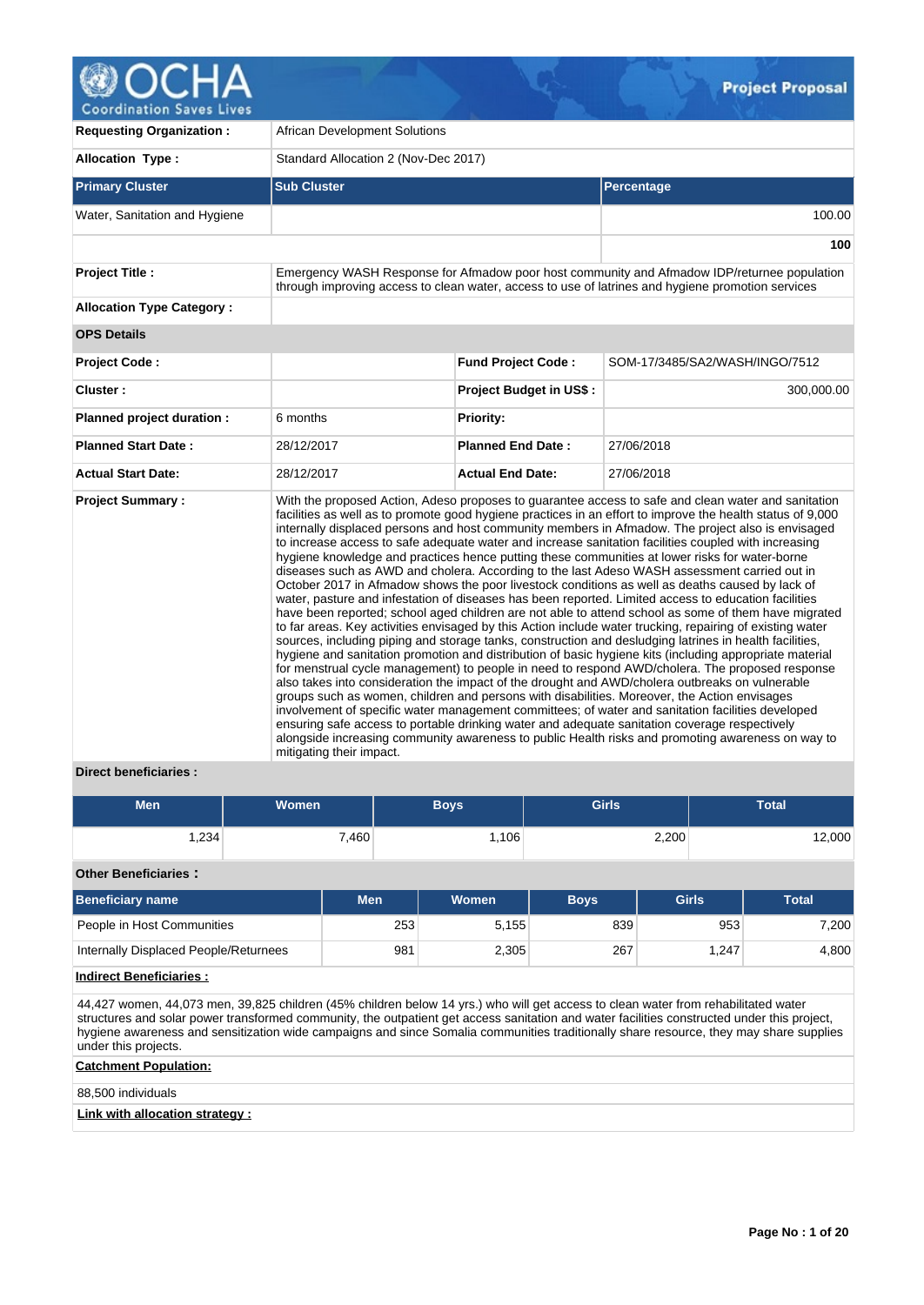With the proposed Action, Adeso proposes to guarantee access to safe and clean water and sanitation facilities as well as to promote good hygiene practices in an effort to improve the health status of 9,000 internally displaced persons and host community members in Afmadow. The project also is envisaged to increase access to safe adequate water and increase sanitation facilities coupled with increasing hygiene knowledge and practices hence putting these communities at lower risks for water-borne diseases such as AWD and cholera. According to the last Adeso WASH assessment carried out in October 2017 in Afmadow shows the poor livestock conditions as well as deaths caused by lack of water, pasture and infestation of diseases has been reported. Limited access to education facilities have been reported; school aged children are not able to attend school as some of them have migrated to far areas. Key activities envisaged by this Action include water trucking, repairing of existing water sources, including piping and storage tanks, construction and desludging latrines in health facilities, hygiene and sanitation promotion and distribution of basic hygiene kits (including appropriate material for menstrual cycle management) to people in need to respond AWD/cholera. The proposed response also takes into consideration the impact of the drought and AWD/cholera outbreaks on vulnerable groups such as women, children and persons with disabilities. Moreover, the Action envisages involvement of specific water management committees; of water and sanitation facilities developed ensuring safe access to portable drinking water and adequate sanitation coverage respectively alongside increasing community awareness to public Health risks and promoting awareness on way to mitigating their impact.

#### Cluster: Water, Sanitation and Hygiene

Objectives: The health condition of targeted communities is improved through better access to clean water, use of latrines, and increased health promotion and safe hygiene practices.

#### Link with allocation strategy :

The proposed emergency intervention is part of the Adeso comprehensive emergency response to the drought in afmadow region, which is focused on life-saving activities such as basic water, hygiene and sanitation, and control disease outbreaks. Adeso assessments have identified access to water and ample sanitation to be among the most critical and urgent needs for IDPs and host community drought effected populations, which is also in line with Somalia Humanitarian Fund Revised Strategic Reserve Allocation 2017. The specific objective Adeso proposes is in line with the overall fund strategic objective and WASH cluster strategic objectives tied to WASH interventions: the objectives are tied to; delivery lifesaving responses through water voucher, rehabilitation of main strategical community borehole and transformation solar power system to community borehole, construction of extension of pipelines, construction of latrines, distribution of sanitation kits, garbage drums, distribution of hygiene kits, washing kettles. Also, the project will undertake training of communities on water quality and usage, undertake training in hygiene and sanitation awareness and hygiene promotion campaigns including cleaning up campaigns. This will be to ensure a healthy living environment through basic sanitary conditions for IDPs and drought affected populations.

# **Sub-Grants to Implementing Partners :**

| <b>Partner Name</b>                                   | <b>Partner Type</b> | <b>Budget in US\$</b> |
|-------------------------------------------------------|---------------------|-----------------------|
|                                                       |                     |                       |
| Other funding secured for the same project (to date): |                     |                       |

| <b>Other Funding Source</b> | <b>Other Funding Amount</b> |
|-----------------------------|-----------------------------|
| EU                          | 150,000.00                  |
|                             | 150,000.00                  |
| Organization focal point:   |                             |

| <b>Name</b>                      | <b>Title</b>            | Email                | <b>Phone</b>  |  |  |  |  |  |
|----------------------------------|-------------------------|----------------------|---------------|--|--|--|--|--|
| Mohamed Ali                      | <b>Country Director</b> | mali@adesoafrica.org | +254704828655 |  |  |  |  |  |
| <b>BACKGROUND</b>                |                         |                      |               |  |  |  |  |  |
| 1. Humanitarian context analysis |                         |                      |               |  |  |  |  |  |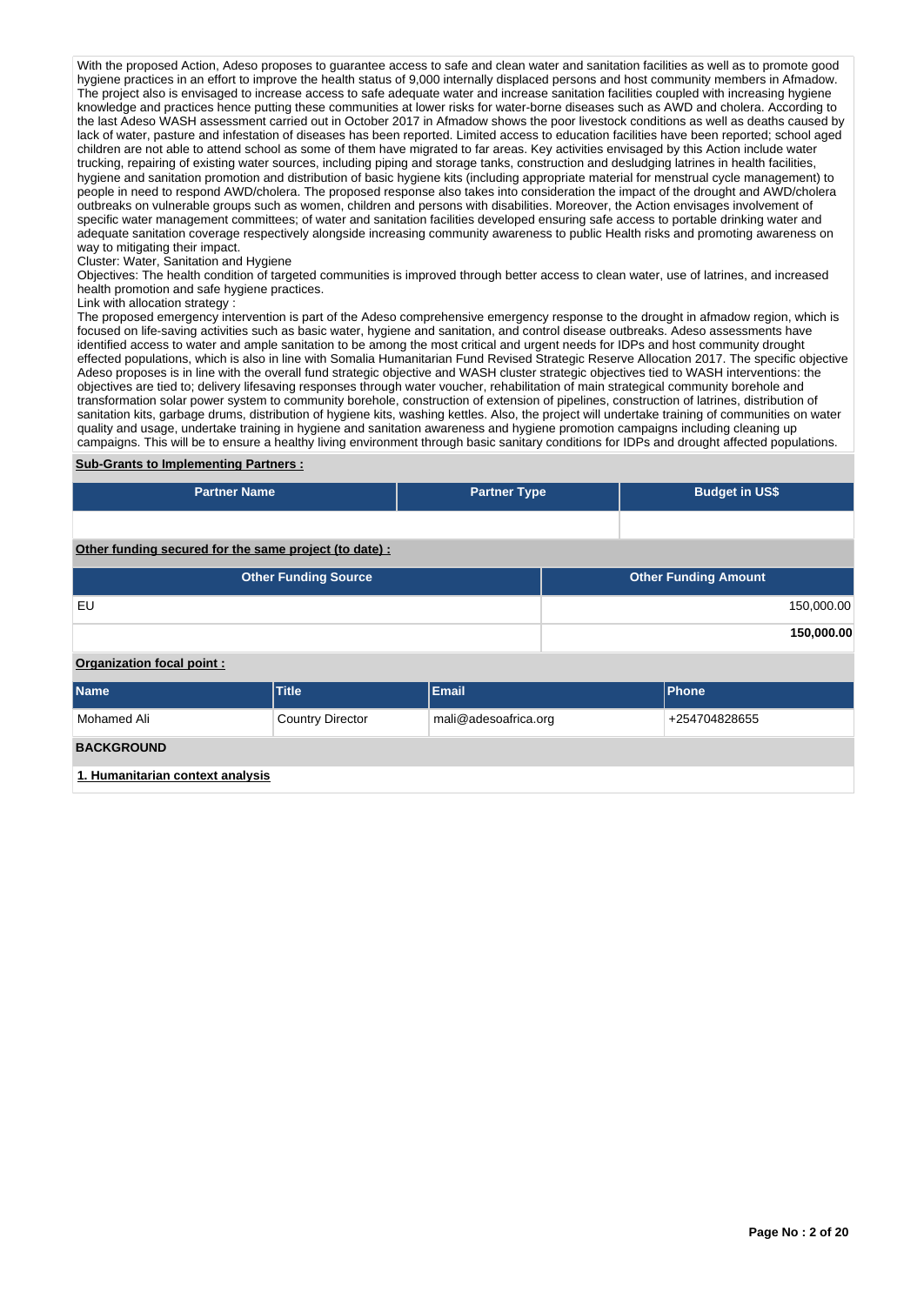The Somalia humanitarian crisis is among the most longstanding and complex globally. While large-scale famine continues to be averted in 2017, the humanitarian impact of the drought has been devastating. More than 6.2 million people, half of the population, are now in need of humanitarian assistance and protection. Ongoing conflict is aggravating the impact of the drought, further reducing the resilience of communities, triggering displacement, and impeding civilians' access to sustainable basic services, while in several locations also limiting humanitarians' access to those in need (Food security and Nutrition analysis unit-FSNAU, October 2017).

Exclusion and discrimination of socially marginalized groups are contributing to high levels of acute humanitarian need and lack of protection among some of the most vulnerable. At the same time, disease outbreaks such as cholera, other waterborne diseases and measles continue to lead to preventable deaths across the country Across Somalia there are multiple threats to the health and resilience of the population due to inadequate Water, sanitation and hygiene-WASH facilities. The threats are multi-factorial and multi-impact. For water supply, the population is dependent on a mix of unprotected surface water sources and protected groundwater sources. Surface water sources are seasonal and usually contaminated, while protected groundwater supplies are either difficult to access to due to distance and/or not affordable due the high costs of extraction and the dominance of private sector entrepreneurs in their (operation (Adeso, September 2017).

The humanitarian situation in the proposed target area of Afmadow - Lower Juba Somalia remains needy for continued assistance. Afmadow town which is located 157 km from Dhobley and 120km from Kismayu sea port city has been experiencing man-made and natural disasters including drought, resulting in serious water shortages and water borne diseases. IDP influx from Middle Juba and other locations as a result of insecurity, floods and in the search of humanitarian assistance has only made an already bad humanitarian situation worse. Afmadow town was recovered from "Al Shabab by AMISOM and Somalia National Army on June, 2012. At the beginning of June 2016, the Jubba River broke its banks and floods affected an estimated 5,000 households (30,000people) in 45 villages in Buale and Jilib districts mostly along the river including farmlands according to local elders. As result an estimated 800 IDP households (4,800 people) mainly of Somali Bantu origin arrived in Afmadow resulting in an increase in number of IDPs in town to a total of 7,900 people (64% increase) (IOM, June 2017).

According to the local authority, the population of Afmadow town is estimated at 14,750 households (88,500 people), According to the local administration and IDPs leadership nearly 70-80 per cent of new arrivals of IDPs are women and children, Access to safe and clean water is the main challenge faced by both IDPs and the host community, Provision of safe water is a key priority according to the local administration and well as the local community. The population solely depends on two community salinity Boreholes with no water storage facilities and shallow wells that in turn depend on good rains and flooding of Lagdhera basin for water supply. According water committees interviewed, out of 35 shallow wells, only 5 are functional (FGS, 2017).

Water sources are feared to be depleting for good in Afmadow town and All waste dumping sites are located in or along the Lagdhera basin also feeding the remaining the shallow wells and there is an immediate risk from surface water/shallow wells contamination as well as Adeso staff that IDPs in Afmadow more specifically Camp bilis IDPs settlement are practicing open defecation due to lack latrines in settlement

# **2. Needs assessment**

From the recently undertaken internal needs assessment by the Adeso field teams as reported in the month of October 2017, it was noted that Afmadhow population are in dire needs of WASH interventions especially women and young girls who mostly tend to household chores and small livestock as their male counterparts take the larger herds of cattle into the for a to look for pasture and water. Among other challenges noted, it was reported that exclusion and discrimination of socially marginalized groups (minority groups such as women, young girls, the aged, under-fives and physically challenged men and women) is contributing to high levels of acute humanitarian need and lack of protection among some of the most vulnerable. At the same time, disease outbreaks such as cholera, other waterborne diseases and measles continue to lead to preventable deaths across the country Across Somalia there are multiple threats to the health and resilience of the population due to inadequate WASH facilities.

The threats are multi-factorial and multi-impact. For water supply, the population is dependent on a mix of unprotected surface water sources and protected groundwater sources. Surface water sources are seasonal and usually contaminated, while protected groundwater supplies are either difficult to access to due to distance and/or not affordable due the high costs of extraction and the dominance of private sector entrepreneurs in their operation. Somalia's private sector provides water at between USD 5 and USD 15 per cubic meter during wet and dry seasons respectively, while for many developing countries the same figures are between USD 0.4 and USD 1.5 per cubic meter. Although in Mogadishu water is USD 1 per cubic meter, many of the urban and peri-urban poor like Afmadow, including IDPs, pay up to 5 times more for their water than those in rural areas.

Unpredictable rainfall patterns, conflict, displacement and poor operation and maintenance of WASH facilities has resulted in only 45 per cent3 of the population having access to improved/protected water sources. Limited household assets mean that there are limited or no funds for maintaining WASH facilities, including the de-silting of berkads, traditional rainwater harvesting reservoirs, which collect water during the wet season for use in the dry season. At the institutional level, Somalia lacks policy and institutional frameworks for financing, managing and monitoring its WASH services and Infrastructure. The sector also lacks reliable and consistent data collection to undertake proper monitoring and analysis4 which limits decision making and is insufficient to guide proportionate and inclusive humanitarian WASH response.

From Adeso WASH related assessments indicated that there is growing number of people from the migration being experienced hence putting pressure on the available water sources. There is also a huge potential in supporting water structure rehabilitation and construction activities that will improve water access. Among the urban poor, the percentage of household income spent on water remains particularly high, with Lower Juba region at 28 percent of total expenditures (SWALIM assessment report, October 2017). Over 35% of total Adeso cash transfers being provided to beneficiaries in Afmadhow is spent on water purchase showing difficulty in accessing water. The current October 2017 outlook from WASH cluster indicates low resilience amongst the affected population as result of reduced herd sizes, deterioration in security situation, limited employment opportunities and the recent drought that piled pressure on the available water. The sanitation service provision was not given much attention by the successive armed groups that were in tandem controlling the district.

The beneficiaries number were developed from the internal situation monitoring reports, and 12,000 women, girls, boys and men will be reached with life-saving WASH activities

# **3. Description Of Beneficiaries**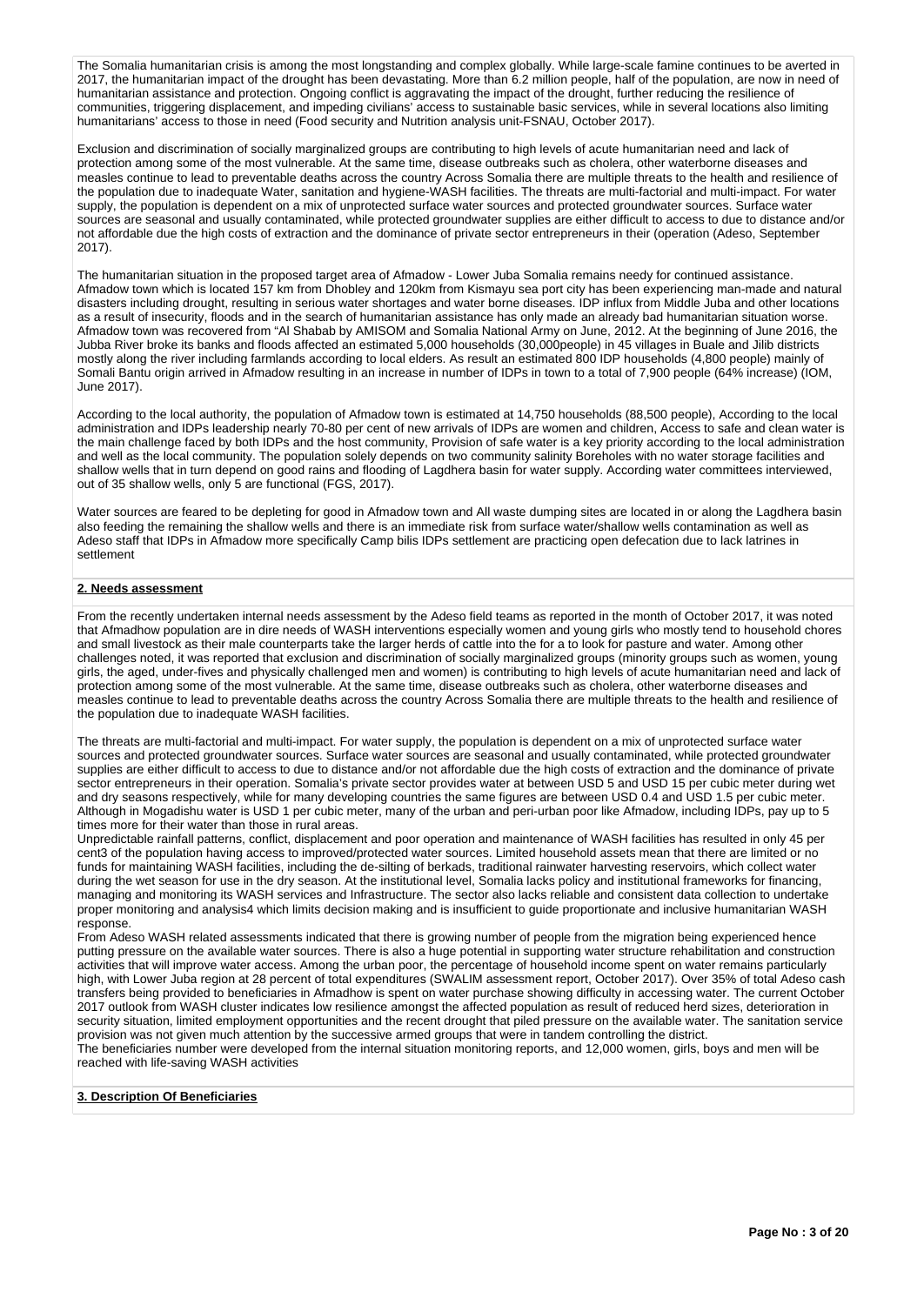The project will target mostly Women and Children who have remained the most affected in the continuous crisis in Afmadhow with men evidently either in combat or having little contributions to household survival. The Afmadhow population has in the recent past faced continuous displacement, loss of livelihoods resulting families separation with women taking children to safer areas.

In IDPs camps over 78% of the household heads are women and the few (less than 22%) men pay little contribution. Despite the women taking the burden of family care responsibility they absolutely lack income to buy water with, lost their livelihoods and have no means to support the family.

In the rural areas of Afmadhow, more than 69% of the household heads are women and currently face huge challenges in taking care of their families with majority of them coming from minority groups or clans.

In rural areas of Afmadow, the field observations have shown that more elderly individuals and the physically challenged are left behind with the children including majority of the IDPs being women and children. Adeso will thus consider gender mainstreaming in its intervention with projected 60% female, 20% children and 20% men.

### **4. Grant Request Justification**

Under this project, Adeso proposes an Emergency drought response for the affected communities. The project aims to increase access to safe water and improved sanitation and hygiene facilities to 12,000 women, girls, boys and men in Afmadow. The project also aims to promote good hygiene and sanitation practices as an effort to reduce the transmission of AWD/cholera and water borne diseases. The intervention is in line with WASH cluster priorities and guidance for the SHF Somalia Humanitarian Fund Revised Strategic Reserve Allocation 2018 and focuses on Lifesaving and life sustaining integrated response to IDPs and host communities in Bay region.

Currently WASH gaps existing in the proposed areas are: lack of improved hygiene and sanitation, lack of access to safe drinking water & emergency latrines. The proposed

response will directly contribute to the WASH clusters priority objectives of preventing famine through immediate access to clean water and improved hygiene and sanitation services. the intervention will contribute to strengthening of the local governance on the management of the water and sanitation facilities at the community and local government level, enhance community preparedness in water emergency situation as result of repairing of the main strategic water points and enhancing behavior change among the target population. the project relates to all the 4 objectives for the WASH clusters that priorities the urgent and short term WASH priorities.

Adeso has good working relationship with the local and the states authorities, specifically the WASH relevant ministries of Health and water. Adeso has technical team present in the project area that will provide quality assurance in the implementation of this response. Adeso has expanded WASH response in wider Somalia, and relevant programs include, the \$2.6million OFDA / USAID funded in Puntland and part of Galmud, EU funded Resilience program in Lower Juba with WASH activities, Somalia stability funded in Gedo, Bay and Bakol. Adeso pool of WASH team spread across Somalia that includes roving WASH specialist, roving WASH engineers, roving support team that provide functional support to the programs- such as grant team, operation team and compliance team. Adeso has program design and quality unit based in Nairobi that provide quality assurance to all Adeso programs. one key for Adeso is the country management team are based in Somalia, such as the deputy country director –Programs, country finance manager, country logistics and procurement manager, country security manager and so on. this large expertise will provide the needed support to deliver the project activities in the most quality needed in timely version. Adeso has this year received SHF funding for food security in Puntland, and part of Galmudug on the drought response and has since successfully delivered the response in accordance to SHF requirement.

# **5. Complementarity**

Adeso is implementing a multi-sectorial approach in order to enhance complementary between different clusters and ensure a comprehensive intervention. The proposed Action will be complementary to Adeso ongoing projects in the targeted areas. Adeso is already implementing WASH projects in Afmadow through EU and SSF funds targeting host communities in several areas in Afmadow. The ongoing project interventions include rehabilitation of main water points through cash for work approach (Cash-for-Work activities to rehabilitate 5 communal water-pans in Afmadow and 2 in Dhobley area) and excavation of new water pans (Rehabilitation and construction of water-pans using heavy machinery) as well as supporting livelihood to drought affected communities. This Action intends to engage CLTS officer in order to mobilize the community and train them on wash best practices. Furthermore, through hygiene kits distribution this Action will continue to ensure that all the people highly affected households by the drought are reached. The Action of capacity building of water management committees started under the SHF project will be reinforced and continued under the proposed intervention.

# **LOGICAL FRAMEWORK**

# **Overall project objective**

To ensure that vulnerable men, women, girls and boys living in Afmadow who are affected by drought and those at risk of AWD/Cholera have improved Water, Sanitation and Hygiene conditions.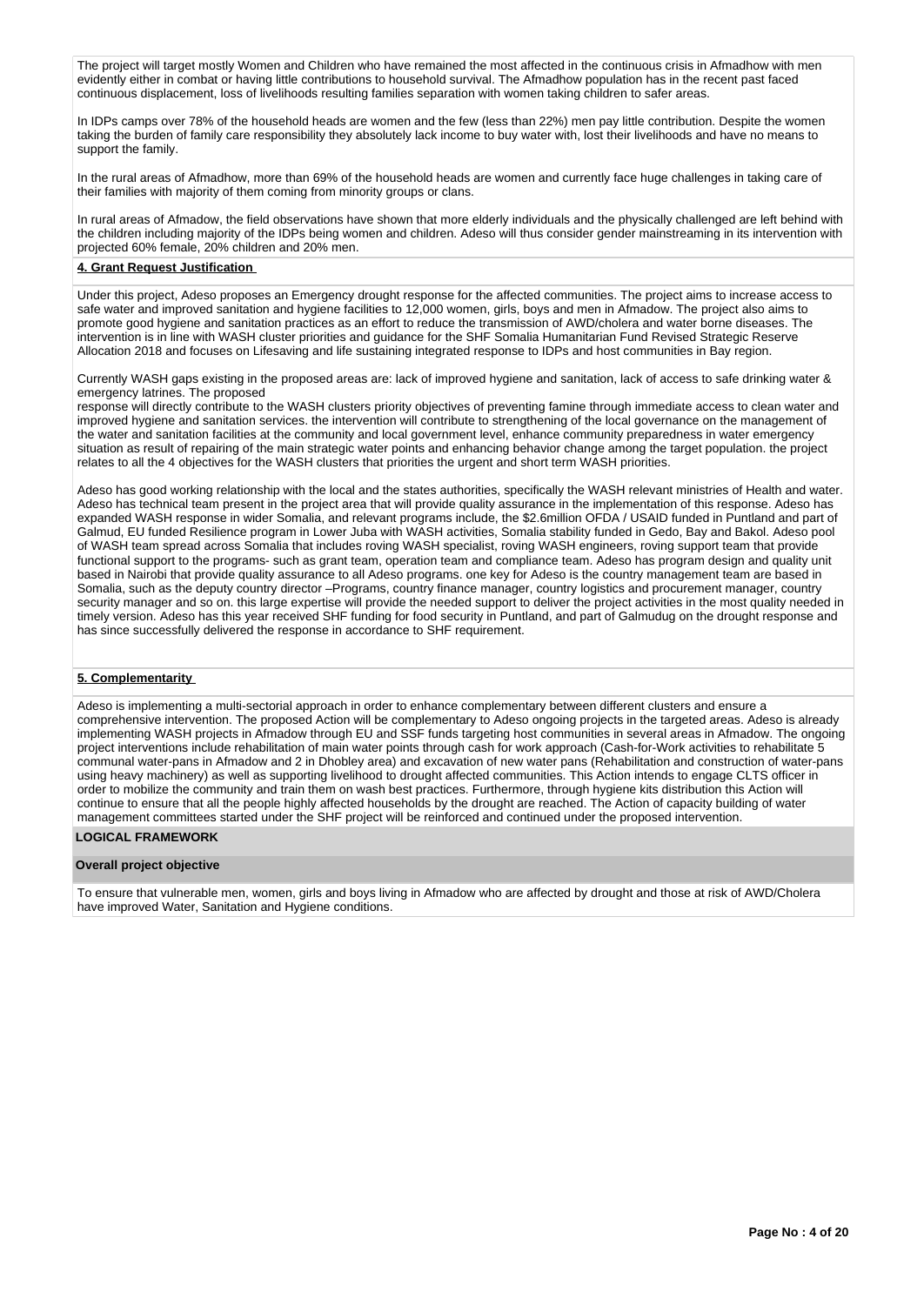| <b>Water, Sanitation and Hygiene</b>                                            |                                                                                                                                                                                                     |                                 |  |  |  |  |  |  |
|---------------------------------------------------------------------------------|-----------------------------------------------------------------------------------------------------------------------------------------------------------------------------------------------------|---------------------------------|--|--|--|--|--|--|
| <b>Cluster objectives</b>                                                       | Strategic Response Plan (SRP) objectives                                                                                                                                                            | <b>Percentage of activities</b> |  |  |  |  |  |  |
| Provide access to safe water, sanitation and<br>hygiene for people in emergency | 2017-SO1: Provide life-saving and life-<br>sustaining integrated multi-sectoral<br>assistance to reduce acute humanitarian<br>needs and reduce excess mortality among<br>the most vulnerable people | 100 <sup>1</sup>                |  |  |  |  |  |  |

**Contribution to Cluster/Sector Objectives :** The proposed project will directly address the acute water shortage, poor hygiene and sanitation conditions in the target area of Afmadow and will reach 12,000 women, goys, boys and men in 6 months' period. the project response is on prevention of famine through provision of the life-saving WASH assistance in Afmadow. the project will address both short term water shortage, long term water access, increased sanitation services and improved water governance structures at the community level. the direct beneficiaries of the project are the droughts affected vulnerable host communities, the IDPs and returnees with equal access to the project activities. the project activities will be linked with EU funded resilience program that provides livelihood and food security intervention, the Somalia stability funded economic development and these synergies with other programs will enhance the desired outcome for the project activities

# **Outcome 1**

Vulnerable men, women, girls and boys in Lower Juba districts of Afmadow affected by drought and those at risk of water related diseases like cholera/AWD attain improved and equal access to Water, Sanitation and Hygiene services with resultant reduction of incidences of water related diseases like AWD and cholera

### **Output 1.1**

# **Description**

4,800 vulnerable men, women, girls and boys in Lower Juba districts of Afmadow have an improved access to safe , adequate water and temporary access to safe water

#### **Assumptions & Risks**

1. That there is no forced eviction or relocation of IDPs and host community from targeted areas and no aggravated state of dry spell and unforeseen mass influx.

2. No risk of aggravated state of drought, evictions and influx that may stretch the available resources

### **Indicators**

|                                                                                                                                                                                                                                                           |                                                                                                               |                                                                                                                                     | <b>End cycle beneficiaries</b> |              |  | <b>End</b><br>cycle |               |  |
|-----------------------------------------------------------------------------------------------------------------------------------------------------------------------------------------------------------------------------------------------------------|---------------------------------------------------------------------------------------------------------------|-------------------------------------------------------------------------------------------------------------------------------------|--------------------------------|--------------|--|---------------------|---------------|--|
| Code                                                                                                                                                                                                                                                      | <b>Cluster</b>                                                                                                | <b>Indicator</b>                                                                                                                    | <b>Men</b>                     | <b>Women</b> |  | <b>Boys Girls</b>   | <b>Target</b> |  |
| Indicator 1.1.1                                                                                                                                                                                                                                           | Water, Sanitation and<br>Hygiene                                                                              | Number of people with temporary access to safe<br>water                                                                             |                                |              |  |                     | 4.800         |  |
| <b>Means of Verification</b> : The amount of water distributed to the target beneficiaries through post distribution monitoring (PDM), field report,<br>Voucher cards, beneficiaries distribution list, vendor checklist/ water trucking monitoring sheet |                                                                                                               |                                                                                                                                     |                                |              |  |                     |               |  |
| Indicator 1.1.2                                                                                                                                                                                                                                           | Water, Sanitation and<br>Hygiene                                                                              | Number of women, girls, boys and men having<br>access to 7.5L / day safe and adequate water for<br>the entire water voucher period, |                                |              |  |                     | 4,800         |  |
| Means of Verification: The amount of water distributed to the target beneficiaries through post distribution monitoring (PDM), field report,<br>Voucher cards, beneficiaries distribution list, vendor checklist/ water trucking monitoring sheet         |                                                                                                               |                                                                                                                                     |                                |              |  |                     |               |  |
| Indicator 1.1.3                                                                                                                                                                                                                                           | Water, Sanitation and<br>Hygiene                                                                              | 100% of the delivered water is tested for coli-<br>forms and other contamination substances, 0 coli-<br>form per 100ml water sample |                                |              |  |                     | 4,800         |  |
|                                                                                                                                                                                                                                                           | Means of Verification Mater quality monitoring number of portable emergency storage items(bladder tank /onion |                                                                                                                                     |                                |              |  |                     |               |  |

**Means of Verification :** Water quality monitoring, number of portable emergency storage items(bladder tank /onion

#### **Activities**

# **Activity 1.1.1**

#### **Standard Activity : Water trucking/water Vouchers**

The project will provide temporary safe water through voucher to a total of 800 HHs (4,800). The primary beneficiaries will be the 4,800 persons living in Afmadow villages and IDP sites located in and outskirts of the town. A total of 1,008,000 liters of water will be delivered in the 28 days (4,800 persons x 7.5litres X 28 days). Of the 4,800 individuals, 1,920 (40%) are children. The women population in the rural areas is 52% totaling to 2,496 women and 384 men. These sites do not have established water infrastructures like storage tanks, and will purchase and install bladder (pillow tanks) in central and strategic distribution centers to ensure that water delivered will be stored in clean and hygienic facilities enabling batch chlorination where necessary. For households with limited water fetching capacity, Adeso will purchase and distribute 20 liter Jerricans to enable them fetch and store water at their point of use. Adeso will hire four (4) Water monitors / trained volunteers to ensure both quality and quantity of water delivered to the target population and distribution of household water treatment kits.

# **Output 1.2**

#### **Description**

Strengthened community level emergency water, sanitation and hygiene preparedness through strengthening governance structures and water facilities rehabilitation

#### **Assumptions & Risks**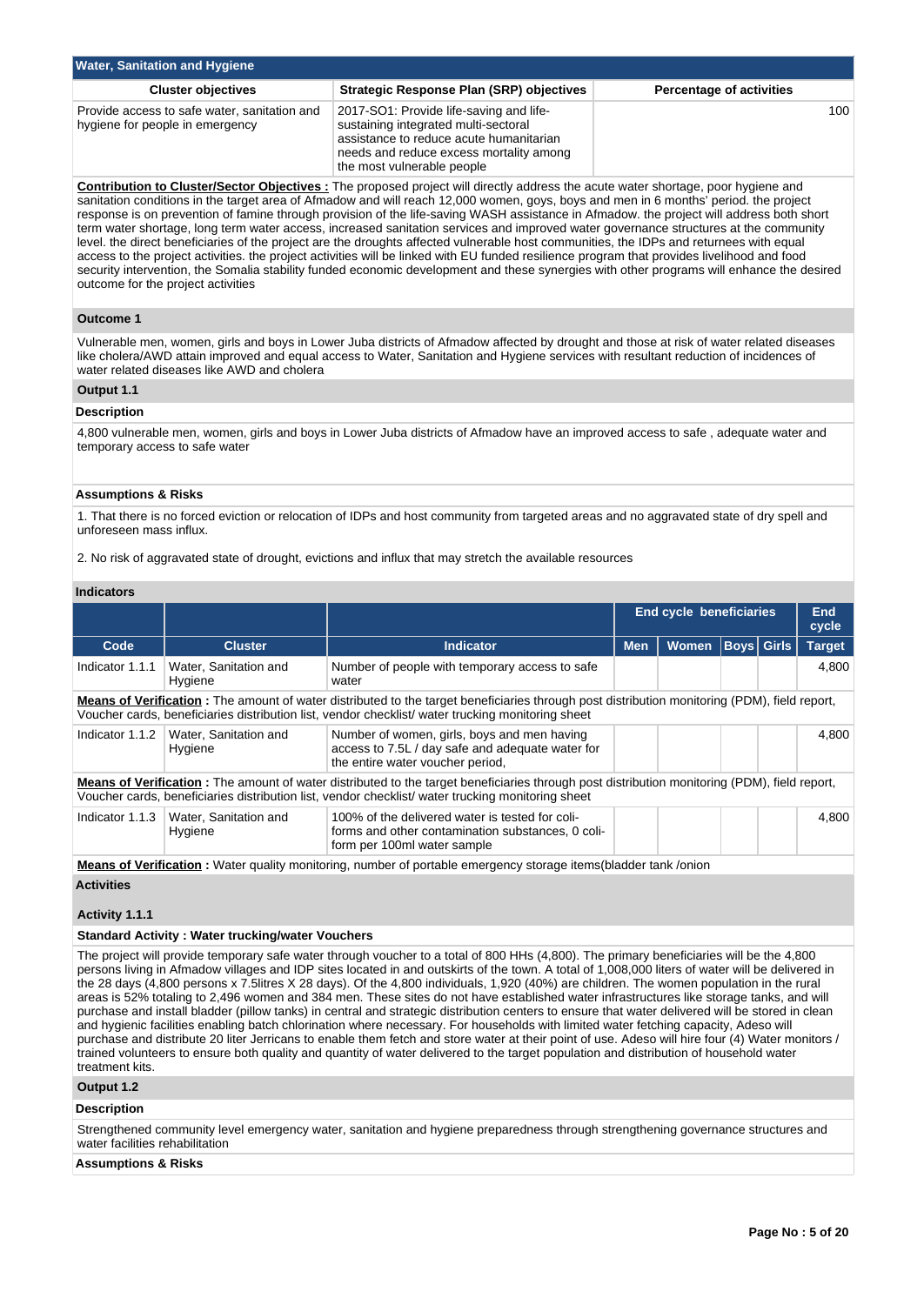1. All activities will be completed according to implementation and the security of the Afmadow will remain stable

2. That there is no forced eviction or relocation of IDPs and host community from targeted areas and no aggravated state of dry spell and unforeseen mass influx.

|                                                                                                                                                             |                                                                                                     |                                                                                                                                | <b>End cycle beneficiaries</b> |              |  | <b>End</b><br>cycle |               |  |
|-------------------------------------------------------------------------------------------------------------------------------------------------------------|-----------------------------------------------------------------------------------------------------|--------------------------------------------------------------------------------------------------------------------------------|--------------------------------|--------------|--|---------------------|---------------|--|
| Code                                                                                                                                                        | <b>Cluster</b>                                                                                      | <b>Indicator</b>                                                                                                               | <b>Men</b>                     | <b>Women</b> |  | <b>Boys Girls</b>   | <b>Target</b> |  |
| Indicator 1.2.1                                                                                                                                             | Water, Sanitation and<br>Hygiene                                                                    | Number of people with sustained access to safe<br>water                                                                        |                                |              |  |                     | 12.000        |  |
|                                                                                                                                                             | <b>Means of Verification:</b> Sign in sheets, progress reports, case studies                        |                                                                                                                                |                                |              |  |                     |               |  |
| Indicator 1.2.2                                                                                                                                             | Water, Sanitation and<br>Hygiene                                                                    | Number of newly built or rehabilitated strategic or<br>community water points, supported by sustained<br>management structures |                                |              |  |                     | 12.000        |  |
| Means of Verification: Post construction monitoring report (PCM), construction supervision report, construction checklist, construction<br>technical report |                                                                                                     |                                                                                                                                |                                |              |  |                     |               |  |
| Indicator 1.2.3                                                                                                                                             | Water, Sanitation and<br>Hygiene                                                                    | Number of water management committees trained                                                                                  |                                |              |  |                     | 40            |  |
|                                                                                                                                                             | <b>Means of Verification</b> : Training report, attendance sheet, feedback report/case study report |                                                                                                                                |                                |              |  |                     |               |  |

## **Activities**

#### **Activity 1.2.1**

#### **Standard Activity : Water point construction or rehabilitation**

The Afmadow community bore-hole which yields about 20 m<sup>3</sup>/hr with no proper water storage .To deliver water to the target population, Adeso plans to construct 50m3 concrete elevate water and installation solar power operated submersible pump that will benefit 250 people per tap (with a flow-rate of at least 0.2l/s). Construction of 2 water kiosks/IDPs communal water points and extension water pipeline to the IDPs settlements (approximate pipeline length 4,500m) will benefit 12,000 women, girls, boys and men in the project target areas. Adeso also intends to train 10 borehole operators on proper operation and maintenance of the target borehole.

#### **Activity 1.2.2**

## **Standard Activity : Water point construction or rehabilitation**

Rehabilitation and transformation using solar power system to strategic water sources to benefit 12000 women, girls, boys and men in the project target areas. There will be mapping of water sources at district level and rehabilitation of community water sources (3 shallow wells, 1 community borehole). Adeso plans to fully rehabilitate the main Afmadow community Borehole by provision of transformation solar power system - this includes (installation solar panel hybrid, solar power operating submersible pump), constructions of 50m3 concrete elevated water storage tank, Construction of water reticulation system and connection of the system with source, storage and tap stands - at least 200 meters of running 1 inch PVC/GI pipes, Fencing of Bore-hole parameter. The project will also rehabilitate and protect 3 main community shallow Wells including installation of new solar power operating submersible pumps this will replace the currently generator power operating which is too expensive for vulnerable community to manage the running cost. It will also play major role for water cost reduction during dry season since solar power doesn't require much operational cost. Protection of the wells will include raising the well mouth and fencing the perimeter to ensure animals and children are kept away. All the 3 shallow wells are in Afmadow Lagdhera basin. During rehabilitation, special consideration will be given to the fact that the Wells will be in flood prone areas that need raised well mouths and users trained on well embankments. Disinfection will also be undertaken and well mouth covers fabricated and installed. This is expected to provide 6,000 individuals with safe water at the rate of 7.5 liters per person per day, with shallow well flow rate of 17 liters/minute.

#### **Activity 1.2.3**

### **Standard Activity : Capacity building (water committees and WASH training)**

Capacity development for 30 community water management committees and 10 pump operators. the 30 commitee members include- 6 members for each of the 3 sahllow wells, 6 member for the borehole, and 6 member commitee for the water kioks. the commitees will have active representation in the women, people with disability, youth and men. this composition will ensure the needs of the interest groups are taken care of during the implementations.

#### **Outcome 2**

Vulnerable men, women, girls and boys in Afmadow affected by drought and those at risk of water related diseases like cholera/AWD have improved and equal access to Water, Sanitation and Hygiene services with resultant reduction of incidences of water related diseases like AWD and cholera.

# **Output 2.1**

### **Description**

Improved hygiene and sanitation services to women, girls, boys and men in the project target areas

### **Assumptions & Risks**

1. That there is no forced eviction or relocation of IDPs and host community from targeted areas and no aggravated state of dry spell and unforeseen mass influx.

2. No risk of aggravated state of drought, evictions and influx that may stretch the available resources

#### **Indicators**

|                 |                                  |                                                                    | <b>End cycle beneficiaries</b> |                               | End<br>cycle |       |
|-----------------|----------------------------------|--------------------------------------------------------------------|--------------------------------|-------------------------------|--------------|-------|
| Code            | <b>Cluster</b>                   | <b>Indicator</b>                                                   | ∣ Men                          | Women   Boys   Girls   Target |              |       |
| Indicator 2.1.1 | Water, Sanitation and<br>Hygiene | Number of people with access to emergency<br>sanitation facilities |                                |                               |              | 1.100 |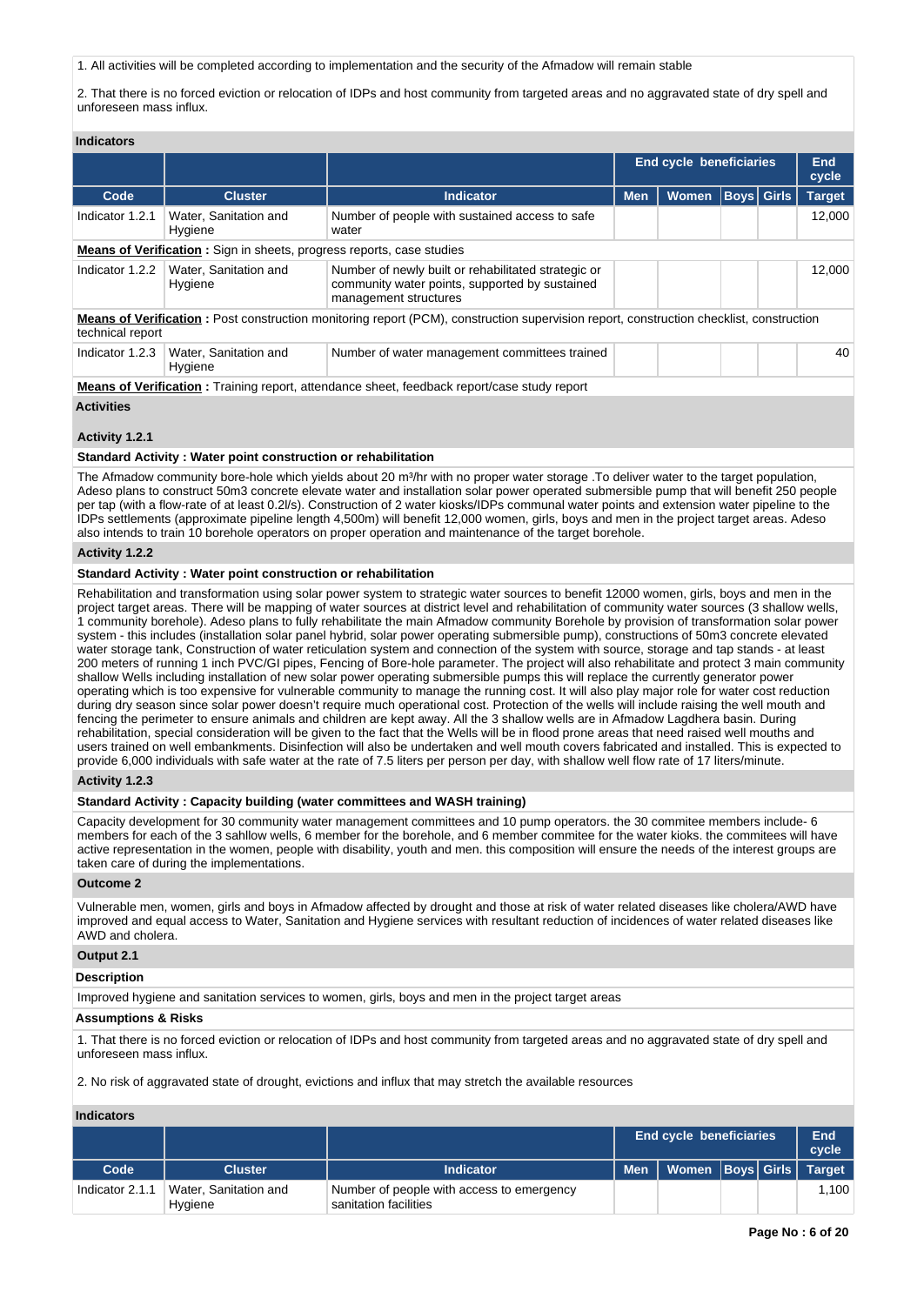|                            | technical report, key formats, joint site visits                   | <b>Means of Verification</b> : Post construction monitoring report(PCM), construction supervision report, construction checklist, construction                                                                                                                                                                                                                                                                                                                                                                                      |        |
|----------------------------|--------------------------------------------------------------------|-------------------------------------------------------------------------------------------------------------------------------------------------------------------------------------------------------------------------------------------------------------------------------------------------------------------------------------------------------------------------------------------------------------------------------------------------------------------------------------------------------------------------------------|--------|
| Indicator 2.1.2            | Water, Sanitation and<br>Hygiene                                   | Number of hygiene kits and sanitation tools<br>distributed (400 hygiene kits and 150 sanitation<br>tools)                                                                                                                                                                                                                                                                                                                                                                                                                           | 550    |
| documents                  |                                                                    | Means of Verification: Post distribution monitoring report(PDM), distribution report, beneficiaries registration data, procurement                                                                                                                                                                                                                                                                                                                                                                                                  |        |
| Indicator 2.1.3            | Water, Sanitation and<br>Hygiene                                   | Number of people assisted with access to<br>sustainable sanitation                                                                                                                                                                                                                                                                                                                                                                                                                                                                  | 12,000 |
|                            |                                                                    | Means of Verification: Session, KAP survey, case study report, PDM report, sessions, household visits                                                                                                                                                                                                                                                                                                                                                                                                                               |        |
| Indicator 2.1.4            | Water, Sanitation and<br>Hygiene                                   | Number of persons accessing and utilizing<br>constructed latrines in both schools and public<br>health centers by the end of the project,<br>segregated by gender.                                                                                                                                                                                                                                                                                                                                                                  | 910    |
|                            | <b>Means of Verification:</b> Project progress reports             |                                                                                                                                                                                                                                                                                                                                                                                                                                                                                                                                     |        |
| Monitoring reports         |                                                                    |                                                                                                                                                                                                                                                                                                                                                                                                                                                                                                                                     |        |
| Donor reports              |                                                                    |                                                                                                                                                                                                                                                                                                                                                                                                                                                                                                                                     |        |
| Indicator Tracking matrix  |                                                                    |                                                                                                                                                                                                                                                                                                                                                                                                                                                                                                                                     |        |
| Latrine hand over reports  |                                                                    |                                                                                                                                                                                                                                                                                                                                                                                                                                                                                                                                     |        |
| Indicator 2.1.5            | Water, Sanitation and<br>Hygiene                                   | Number of people who have participated in<br>hygiene promotion activities                                                                                                                                                                                                                                                                                                                                                                                                                                                           | 1,100  |
|                            |                                                                    | Means of Verification: Hygiene awareness and sensitization campaigns report, training report, participating list                                                                                                                                                                                                                                                                                                                                                                                                                    |        |
| <b>Activities</b>          |                                                                    |                                                                                                                                                                                                                                                                                                                                                                                                                                                                                                                                     |        |
| Activity 2.1.1             |                                                                    |                                                                                                                                                                                                                                                                                                                                                                                                                                                                                                                                     |        |
|                            | <b>Standard Activity: Latrine construction or rehabilitation</b>   |                                                                                                                                                                                                                                                                                                                                                                                                                                                                                                                                     |        |
|                            |                                                                    | Construction of 21 latrines in the IDPs centers, the newly formed and will benefit 1,100 women, girls, boys and men. 50 persons per latrine<br>and live in clean and sound surrounding (free of sanitation and environmental sanitation related risks). there will be strong IDPs participation<br>in the process, including the sites identification, joint monitoring during the construction and ensuring there is ownership in the process.<br>each of the latrine will have handwashing station included, with soap and water. |        |
| Activity 2.1.2             |                                                                    |                                                                                                                                                                                                                                                                                                                                                                                                                                                                                                                                     |        |
|                            |                                                                    | Standard Activity: Hygiene kit distribution (complete kits of hygiene items)                                                                                                                                                                                                                                                                                                                                                                                                                                                        |        |
|                            | distribution of 400 hygiene kits will be benefited 400 HHs of IDPs | Provision of 150 sanitation kits/safe,150 Garbage disposal drums to be supported the IDPs and poor host communities. There exists 15<br>women sanitation groups (each group gets 10 complete sanitation kit/tools, 10 safe potable with lockable top cover drums) and the                                                                                                                                                                                                                                                           |        |
| Activity 2.1.3             |                                                                    |                                                                                                                                                                                                                                                                                                                                                                                                                                                                                                                                     |        |
|                            | <b>Standard Activity: Solid Waste Management</b>                   |                                                                                                                                                                                                                                                                                                                                                                                                                                                                                                                                     |        |
|                            |                                                                    | Clean-up campaigns and/or cash for work solid waste disposal activities that improve the sanitary conditions in camps and communities.<br>Monthly 2 time in all areas of IDPs settlements, Unwanted disposal sites(near the main source of Afmadow town-Lagdhera basin). this will<br>have strong community and local authority participation, sensitizing the communities on the propr wastes disposal.                                                                                                                            |        |
| Activity 2.1.4             |                                                                    |                                                                                                                                                                                                                                                                                                                                                                                                                                                                                                                                     |        |
|                            | <b>Standard Activity: InstitutionsI Latrine construction</b>       |                                                                                                                                                                                                                                                                                                                                                                                                                                                                                                                                     |        |
|                            | stations with soap and water included in each of the latrines.     | Construction of 4 latrines (3 for schools and 1 for public health centers) gender separated triple designed institutional latrines in the schools<br>and public Health centers. These activities will benefit 700 students (30 girls per latrines and 60 boys per latrine according to sphere<br>standard) and 210 persons for health centers (sphere standard each latrine 50 outpatients and 20 inpatients). there will hand-washing                                                                                              |        |
| Activity 2.1.5             |                                                                    |                                                                                                                                                                                                                                                                                                                                                                                                                                                                                                                                     |        |
|                            | <b>Standard Activity: Community Hygiene promotion</b>              |                                                                                                                                                                                                                                                                                                                                                                                                                                                                                                                                     |        |
|                            |                                                                    | Training on hygiene awareness and sensitization for 15 Volunteer hygiene promoters and Hygiene awareness campaigns in 2 locations<br>(inclusive IEC materials, megaphones and radio spots). these will in turn carry out hygiene and sanitation promotion sessions in the target<br>communities. the health messaging will focus on prevention measures for AWD and cholera.                                                                                                                                                        |        |
| <b>Additional Targets:</b> |                                                                    |                                                                                                                                                                                                                                                                                                                                                                                                                                                                                                                                     |        |
|                            |                                                                    |                                                                                                                                                                                                                                                                                                                                                                                                                                                                                                                                     |        |

**M & R**

**Monitoring & Reporting plan**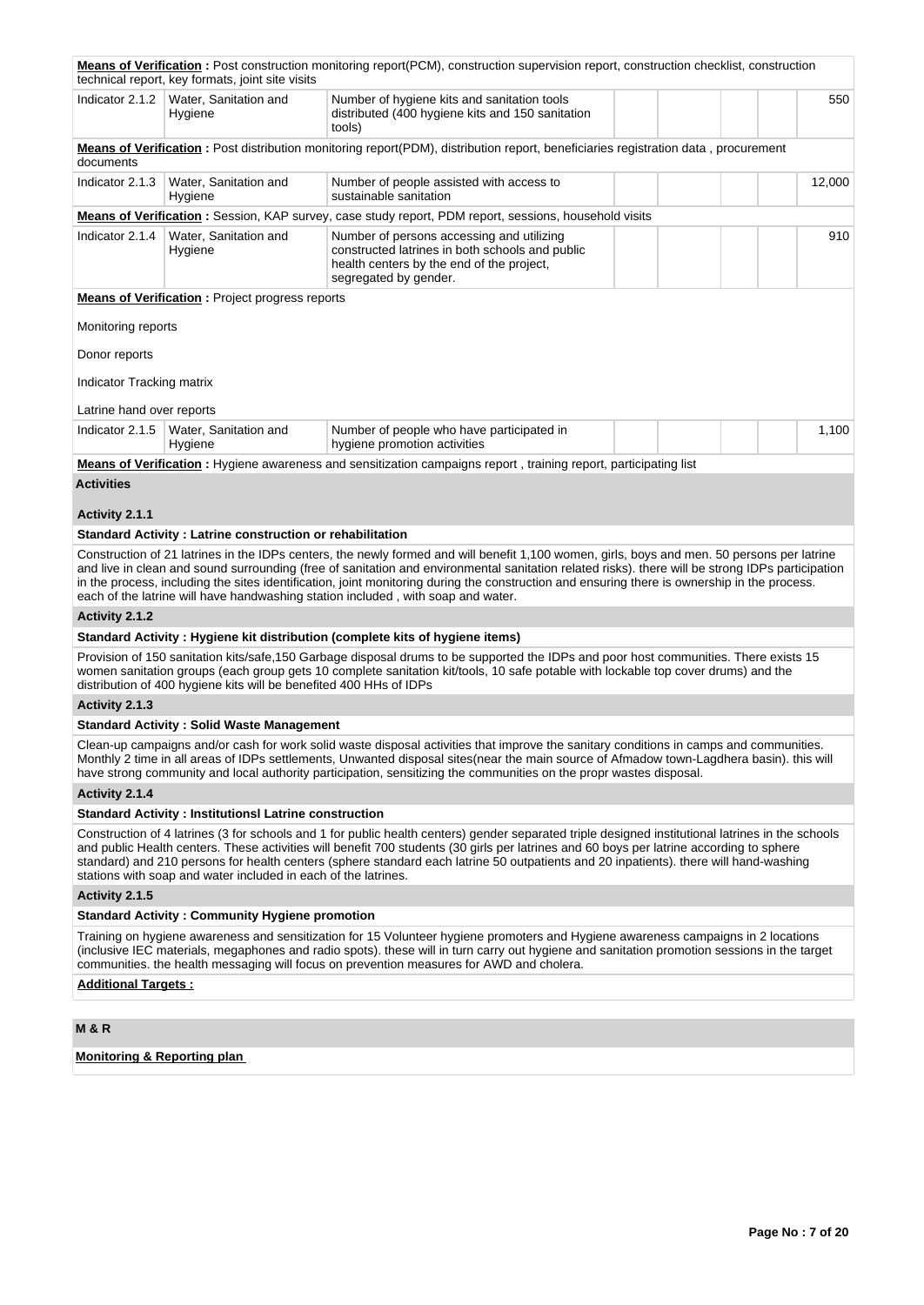In Monitoring and evaluation, Adeso will strive to utilize P FIM methodology (People First Impact Method) approach, Adeso will strengthen its selection criteria for WASH interventions i.e. P FIM is an approach meant to 'give communities a voice' which is in line with our objective on 'advocating for the inclusion of persons of concern as highlighted in the sustainable Development Goals (SDGs) and MDGs and in particular, the initiatives for a global partnership for development (MDG8) '. It identifies the causes of positive, negative and neutral change in the lives of the communities (in particular the vulnerable households).

P FIM adds value to Adeso as an agency with a focus of engaging communities fully in prioritization of their own needs and development of their lives. This will complement the existing participatory approaches with a primarily methodology for assessing and evaluating impact with targeted beneficiaries playing key roles in the process. The methodology will be designed to be implemented by front line programme staff and will emphasize on listening to and identifying changes taking place in communities through the WASH programme hence inculcating the culture of self-reliance where they are able to advocate for their own needs.

Adeso has strong internal project cycle management that ensures all the project implementation steps are monitored, regular reports provided and the corrective measures applied early enough to avoid any deviation or poor performance of the project. The internal quarterly program review process is such forum that ensures the project team and the wider Adeso team, including the program design and quality unit converge to critically review the progress, the lessons learnt / best practices and handling any challenges that might arise. This review process are often held in the field to ensure full participation of field project team and encourage participation of stakeholders such as the line ministry and community representatives. Adeso has a strong accountability framework that gives voice to the beneficiaries, that encompasses a hot line system where beneficiaries can give feedback, send free toll SMS feedback to encourage two-way feedback mechanism between beneficiaries and the project accountability officer. Adeso has a full time accountability officers that frequently visits project sites and work closely with M&E team on the field feedback.

The quantitative data collection includes various surveys implemented among beneficiary households: a baseline survey; monthly post intervention monitoring assessments (designed to gather information relating to water sanitation and hygiene process and the amount of water per person per day as prescribed under SPHERE standards; quarterly programme reviews (designed to gather information relating to impacts of WASH interventions, hygiene and sanitation status e.t.c in addition to the intervention strategy.

Data collection and validation will be continuous from the inception phase of the project but much will be borrowed from the already developed WASH cluster database which is important in building strategic partnerships. There will be continuously generation of weekly updates from field visits provided to the M&E team as situational reports. The updates are used to prepare project monthly progress reports and submitted to the WASH cluster online planned verses actual platform.

Quantitative data collection will be collected during regular field visits. Activities carried out under the M&E plan will include surveys conducted with community households and in this regard Post intervention monitoring and water structures assessment: Qualitative data gathering mechanisms to be used will include Case studies, beneficiary accountability feedback; Adeso will use the Participatory Result Based Monitoring and Evaluation approach where standard Indicators are set for project outputs, outcomes and impacts alongside indicators set by SHF.

#### **Workplan**

| <b>Activity description</b>                                                                                                                                                                                                                                                                                                                                                                                                                                                                                                                                                                                                                                                                                                                                                                                                                                                                                                                                                                                                                         | Year | $\overline{2}$ |     |              |  | 8 | 9 |  |   |
|-----------------------------------------------------------------------------------------------------------------------------------------------------------------------------------------------------------------------------------------------------------------------------------------------------------------------------------------------------------------------------------------------------------------------------------------------------------------------------------------------------------------------------------------------------------------------------------------------------------------------------------------------------------------------------------------------------------------------------------------------------------------------------------------------------------------------------------------------------------------------------------------------------------------------------------------------------------------------------------------------------------------------------------------------------|------|----------------|-----|--------------|--|---|---|--|---|
| Activity 1.1.1: The project will provide temporary safe water through voucher to a<br>total of 800 HHs (4,800). The primary beneficiaries will be the 4,800 persons living                                                                                                                                                                                                                                                                                                                                                                                                                                                                                                                                                                                                                                                                                                                                                                                                                                                                          | 2017 |                |     |              |  |   |   |  | х |
| in Afmadow villages and IDP sites located in and outskirts of the town. A total of<br>1,008,000 liters of water will be delivered in the 28 days (4,800 persons x 7.5 litres<br>X 28 days). Of the 4,800 individuals, 1,920 (40%) are children. The women<br>population in the rural areas is 52% totaling to 2,496 women and 384 men. These<br>sites do not have established water infrastructures like storage tanks, and will<br>purchase and install bladder (pillow tanks) in central and strategic distribution<br>centers to ensure that water delivered will be stored in clean and hygienic facilities<br>enabling batch chlorination where necessary. For households with limited water<br>fetching capacity, Adeso will purchase and distribute 20 liter Jerricans to enable<br>them fetch and store water at their point of use. Adeso will hire four (4) Water<br>monitors / trained volunteers to ensure both quality and quantity of water delivered<br>to the target population and distribution of household water treatment kits. | 2018 | X.             | ΙX. |              |  |   |   |  |   |
| Activity 1.2.1: The Afmadow community bore-hole which yields about 20 m <sup>3</sup> /hr with<br>no proper water storage. To deliver water to the target population, Adeso plans to                                                                                                                                                                                                                                                                                                                                                                                                                                                                                                                                                                                                                                                                                                                                                                                                                                                                 | 2017 |                |     |              |  |   |   |  | X |
| construct 50m3 concrete elevate water and installation solar power operated<br>submersible pump that will benefit 250 people per tap (with a flow-rate of at least<br>0.2l/s). Construction of 2 water kiosks/IDPs communal water points and extension<br>water pipeline to the IDPs settlements (approximate pipeline length 4,500m) will<br>benefit 12,000 women, girls, boys and men in the project target areas. Adeso also<br>intends to train 10 borehole operators on proper operation and maintenance of the<br>target borehole.                                                                                                                                                                                                                                                                                                                                                                                                                                                                                                            | 2018 |                | X   | <sup>X</sup> |  |   |   |  |   |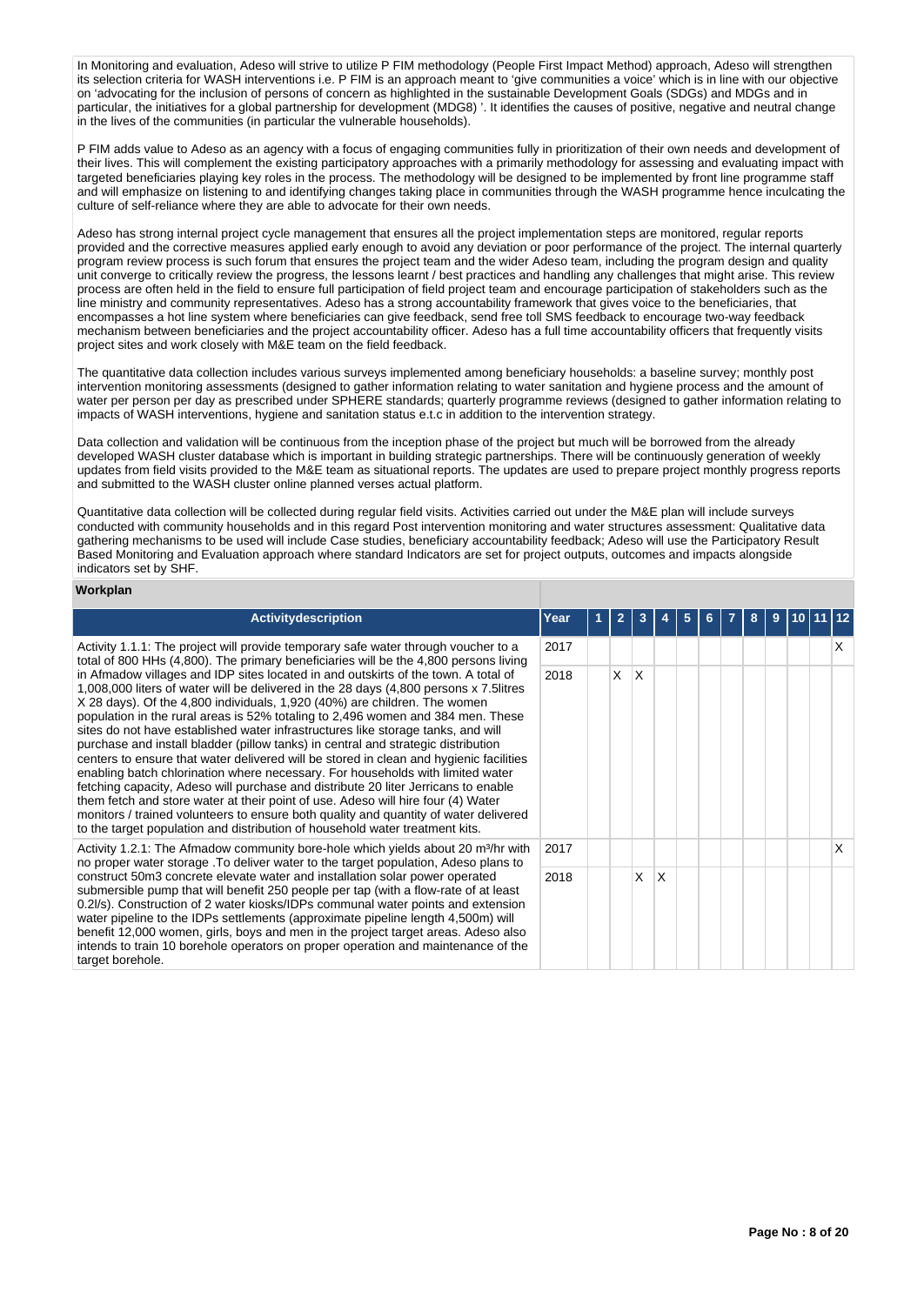| Activity 1.2.2: Rehabilitation and transformation using solar power system to<br>strategic water sources to benefit 12000 women, girls, boys and men in the project                                                                                                                                                                                                                                                                                                                                                                                                                                                                                                                                                                                                                                                                                                                                                                                                                                                                                                                                                                                                                                                                                                                                                                                                                                                                                                                                                                                                                                                                                                                                                                                                      | 2017 |    |              |          |              |              |  |  |    |
|--------------------------------------------------------------------------------------------------------------------------------------------------------------------------------------------------------------------------------------------------------------------------------------------------------------------------------------------------------------------------------------------------------------------------------------------------------------------------------------------------------------------------------------------------------------------------------------------------------------------------------------------------------------------------------------------------------------------------------------------------------------------------------------------------------------------------------------------------------------------------------------------------------------------------------------------------------------------------------------------------------------------------------------------------------------------------------------------------------------------------------------------------------------------------------------------------------------------------------------------------------------------------------------------------------------------------------------------------------------------------------------------------------------------------------------------------------------------------------------------------------------------------------------------------------------------------------------------------------------------------------------------------------------------------------------------------------------------------------------------------------------------------|------|----|--------------|----------|--------------|--------------|--|--|----|
| target areas. There will be mapping of water sources at district level and<br>rehabilitation of community water sources (3 shallow wells, 1 community borehole).<br>Adeso plans to fully rehabilitate the main Afmadow community Borehole by<br>provision of transformation solar power system - this includes (installation solar<br>panel hybrid, solar power operating submersible pump), constructions of 50m3<br>concrete elevated water storage tank, Construction of water reticulation system<br>and connection of the system with source, storage and tap stands - at least 200<br>meters of running 1 inch PVC/GI pipes, Fencing of Bore-hole parameter. The<br>project will also rehabilitate and protect 3 main community shallow Wells including<br>installation of new solar power operating submersible pumps this will replace the<br>currently generator power operating which is too expensive for vulnerable<br>community to manage the running cost. It will also play major role for water cost<br>reduction during dry season since solar power doesn't require much operational<br>cost. Protection of the wells will include raising the well mouth and fencing the<br>perimeter to ensure animals and children are kept away. All the 3 shallow wells are<br>in Afmadow Lagdhera basin. During rehabilitation, special consideration will be<br>given to the fact that the Wells will be in flood prone areas that need raised well<br>mouths and users trained on well embankments. Disinfection will also be<br>undertaken and well mouth covers fabricated and installed. This is expected to<br>provide 6,000 individuals with safe water at the rate of 7.5 liters per person per<br>day, with shallow well flow rate of 17 liters/minute. | 2018 |    | X.           | X        | X            |              |  |  |    |
| Activity 1.2.3: Capacity development for 30 community water management<br>committees and 10 pump operators. the 30 commitee members include- 6                                                                                                                                                                                                                                                                                                                                                                                                                                                                                                                                                                                                                                                                                                                                                                                                                                                                                                                                                                                                                                                                                                                                                                                                                                                                                                                                                                                                                                                                                                                                                                                                                           | 2017 |    |              |          |              |              |  |  | X  |
| members for each of the 3 sahllow wells, 6 member for the borehole, and 6<br>member commitee for the water kioks. the commitees will have active<br>representation in the women, people with disability, youth and men. this<br>composition will ensure the needs of the interest groups are taken care of during<br>the implementations.                                                                                                                                                                                                                                                                                                                                                                                                                                                                                                                                                                                                                                                                                                                                                                                                                                                                                                                                                                                                                                                                                                                                                                                                                                                                                                                                                                                                                                | 2018 |    | $x \times x$ |          | $\mathsf{X}$ | $\mathsf{X}$ |  |  |    |
| Activity 2.1.1: Construction of 21 latrines in the IDPs centers, the newly formed and<br>will benefit 1,100 women, girls, boys and men. 50 persons per latrine and live in                                                                                                                                                                                                                                                                                                                                                                                                                                                                                                                                                                                                                                                                                                                                                                                                                                                                                                                                                                                                                                                                                                                                                                                                                                                                                                                                                                                                                                                                                                                                                                                               | 2017 |    |              |          |              |              |  |  |    |
| clean and sound surrounding (free of sanitation and environmental sanitation<br>related risks). there will be strong IDPs participation in the process, including the<br>sites identification, joint monitoring during the construction and ensuring there is<br>ownership in the process. each of the latrine will have handwashing station<br>included, with soap and water.                                                                                                                                                                                                                                                                                                                                                                                                                                                                                                                                                                                                                                                                                                                                                                                                                                                                                                                                                                                                                                                                                                                                                                                                                                                                                                                                                                                           | 2018 |    | X.           | $\times$ | X            |              |  |  |    |
| Activity 2.1.2: Provision of 150 sanitation kits/safe, 150 Garbage disposal drums to<br>be supported the IDPs and poor host communities. There exists 15 women                                                                                                                                                                                                                                                                                                                                                                                                                                                                                                                                                                                                                                                                                                                                                                                                                                                                                                                                                                                                                                                                                                                                                                                                                                                                                                                                                                                                                                                                                                                                                                                                           | 2017 |    |              |          |              |              |  |  | X  |
| sanitation groups (each group gets 10 complete sanitation kit/tools, 10 safe potable<br>with lockable top cover drums) and the distribution of 400 hygiene kits will be<br>benefited 400 HHs of IDPs                                                                                                                                                                                                                                                                                                                                                                                                                                                                                                                                                                                                                                                                                                                                                                                                                                                                                                                                                                                                                                                                                                                                                                                                                                                                                                                                                                                                                                                                                                                                                                     | 2018 | X. | $\mathsf{X}$ | X        |              |              |  |  |    |
| Activity 2.1.3: Clean-up campaigns and/or cash for work solid waste disposal<br>activities that improve the sanitary conditions in camps and communities. Monthly                                                                                                                                                                                                                                                                                                                                                                                                                                                                                                                                                                                                                                                                                                                                                                                                                                                                                                                                                                                                                                                                                                                                                                                                                                                                                                                                                                                                                                                                                                                                                                                                        | 2017 |    |              |          |              |              |  |  | X. |
| 2 time in all areas of IDPs settlements, Unwanted disposal sites (near the main<br>source of Afmadow town-Lagdhera basin). this will have strong community and<br>local authority participation, sensitizing the communities on the propr wastes<br>disposal.                                                                                                                                                                                                                                                                                                                                                                                                                                                                                                                                                                                                                                                                                                                                                                                                                                                                                                                                                                                                                                                                                                                                                                                                                                                                                                                                                                                                                                                                                                            | 2018 | X. | $\mathsf{X}$ | X        | $\times$     | $\times$     |  |  |    |
| Activity 2.1.4: Construction of 4 latrines (3 for schools and 1 for public health                                                                                                                                                                                                                                                                                                                                                                                                                                                                                                                                                                                                                                                                                                                                                                                                                                                                                                                                                                                                                                                                                                                                                                                                                                                                                                                                                                                                                                                                                                                                                                                                                                                                                        | 2017 |    |              |          |              |              |  |  |    |
| centers) gender separated triple designed institutional latrines in the schools and<br>public Health centers. These activities will benefit 700 students (30 girls per<br>latrines and 60 boys per latrine according to sphere standard) and 210 persons for<br>health centers (sphere standard each latrine 50 outpatients and 20 inpatients).<br>there will hand-washing stations with soap and water included in each of the<br>latrines.                                                                                                                                                                                                                                                                                                                                                                                                                                                                                                                                                                                                                                                                                                                                                                                                                                                                                                                                                                                                                                                                                                                                                                                                                                                                                                                             |      |    | $X$ $X$ $X$  |          |              |              |  |  |    |
| Activity 2.1.5: Training on hygiene awareness and sensitization for 15 Volunteer<br>hygiene promoters and Hygiene awareness campaigns in 2 locations (inclusive                                                                                                                                                                                                                                                                                                                                                                                                                                                                                                                                                                                                                                                                                                                                                                                                                                                                                                                                                                                                                                                                                                                                                                                                                                                                                                                                                                                                                                                                                                                                                                                                          | 2017 |    |              |          |              |              |  |  | X. |
| IEC materials, megaphones and radio spots). these will in turn carry out hygiene<br>and sanitation promotion sessions in the target communities, the health messaging<br>will focus on prevention measures for AWD and cholera.                                                                                                                                                                                                                                                                                                                                                                                                                                                                                                                                                                                                                                                                                                                                                                                                                                                                                                                                                                                                                                                                                                                                                                                                                                                                                                                                                                                                                                                                                                                                          | 2018 | X  | $\mathsf{X}$ | Χ        | X            | $\mathsf{X}$ |  |  |    |
| <b>OTHER INFO</b>                                                                                                                                                                                                                                                                                                                                                                                                                                                                                                                                                                                                                                                                                                                                                                                                                                                                                                                                                                                                                                                                                                                                                                                                                                                                                                                                                                                                                                                                                                                                                                                                                                                                                                                                                        |      |    |              |          |              |              |  |  |    |
| <b>Accountability to Affected Populations</b>                                                                                                                                                                                                                                                                                                                                                                                                                                                                                                                                                                                                                                                                                                                                                                                                                                                                                                                                                                                                                                                                                                                                                                                                                                                                                                                                                                                                                                                                                                                                                                                                                                                                                                                            |      |    |              |          |              |              |  |  |    |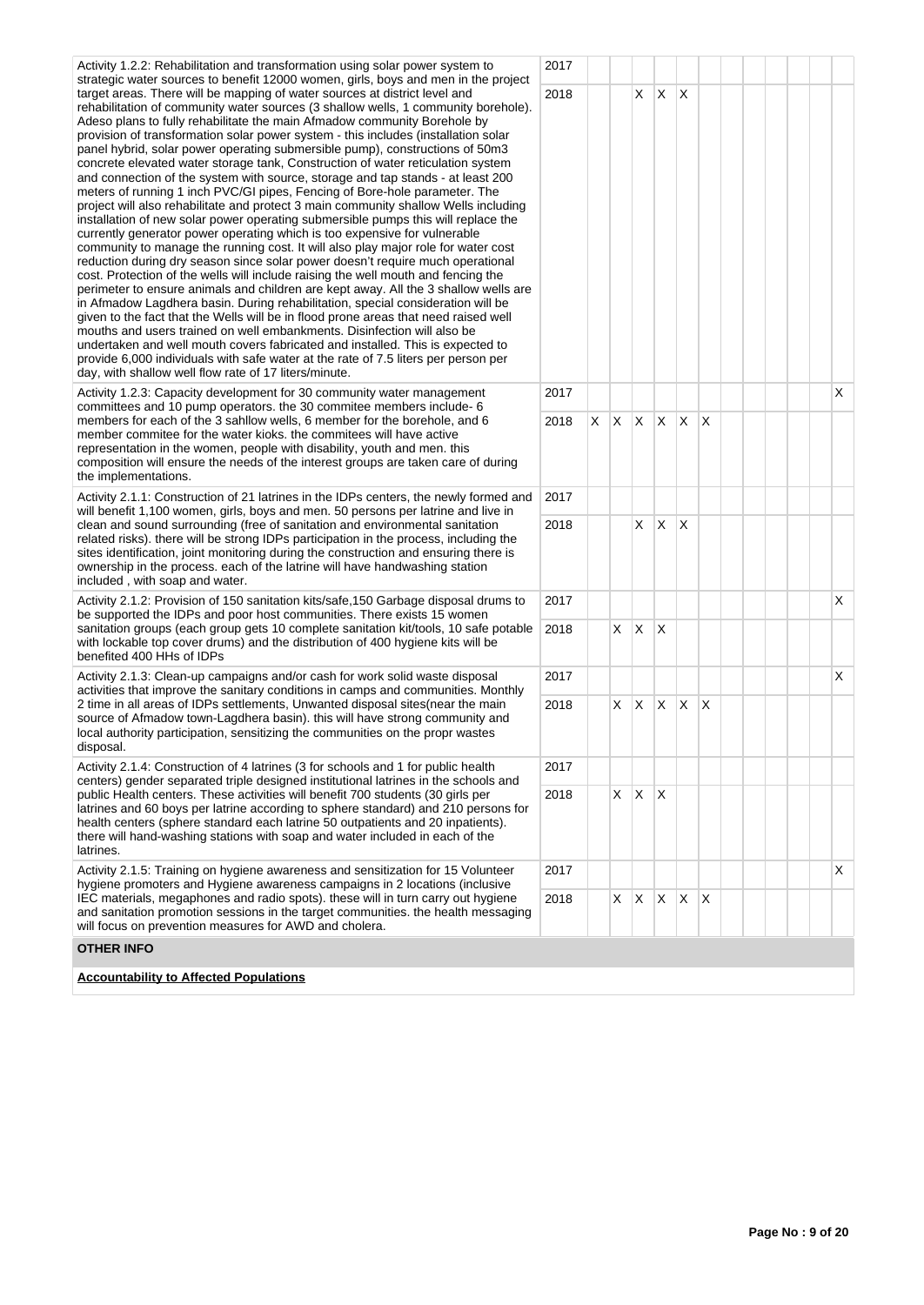On being accountable to affected populations; Adeso will strive to utilize P-FIM methodology (People First Impact Method) approach where all stakeholders will be involved in all steps of the project life cycle, Adeso will strengthen its selection criteria for WASH interventions. Adeso is well known for its usage of ICBT (Inclusive Community-based Targeting) methodology; where the most vulnerable households are selected to be the project beneficiaries, Adeso with help of Village Relief Committees (VRC's selected by communities to help bridge the gap between the agency and the community) )will identify beneficiaries who meet the selection criteria then help register them to be provided with specific interventions.

A complaints mechanism is already set up where local populations (not only beneficiaries) could raise issues in different ways; through the Adeso, through the VRC and through a telephone line.

Information sharing will be through the VRC's, Community Mobilizers, Frequent field visits by project staff (Project manager), through the accountability system and through provision of summary reports both on accountability/feedback and the project progress.

Adeso considered the principle of "Do No Harm' by gathering information of needs i.e. conducting a needs assessment and community needs scanning to establish the most needs of the community. This was in respective to the current drought situation in the regions we are targeting. The government and local administration were part of the assessment and the ones who gave a go ahead for the assessment to be undertaken and even are informed of the results or findings gotten form the assessment. The proposed interventions have been accepted as prioritized by the community and it's noted that they will improve the lives of the community members and the regions in general by minimizing the harm created by the drought.

# **Implementation Plan**

Adeso adheres the proposal submitted project implementation plan in order assure the planned specific timeframe of project implementation Adeso has Somalia project management cycle guide which guides WASH project manager to develop or updates the Adeso project management templates at initial stage of the project those project tools are procurement plan ,reporting tool, identifications project targeted beneficiaries and coordinating other partners ,relevant local authorities and targeted beneficiaries leaders the content of the project for the purpose the community acceptance in order to avoid challenges of overlapping which may result delays and interruptions, with guides of Adeso project management cycle guide before starting any project may it be short period project like 6 month or long lifespan/multi-year project Adeso project manager calls for grant startup/kickoff (GSU) meeting to all project staffs at every capacity of project responsibilities and relevant senior managements of Adeso in the GSU meeting the project manager in this case WASH project manager presents the overall project this presentations includes project starting and ending, project plans ( consolidated implementation plan, breakdowns project implementations into weeks and monthly plans, procurement plan),project staff, M&E plan, project report timelines and project report templates , project donor and organization requirements , project clear target beneficiaries ,project budget and budget codes ,projects activities and project challenges and way-forwards and then staff objective setting and the roles and responsibilities that every project staff play for timely project implementation as well as community mobilizations and involvements for community project ownership and acceptance, to assure the project implementation within the proposed implementation plan Adeso has office in the project intervention and WASH project staff who have skills and experiences and understands the context of intervention in all those will allow Adeso to execute the project within the time bond of the project implementation plan and reach the right targeted beneficiaries of the project. Adeso is also very active in the WASH cluster at state level which strengthens its coordination with other humanitarian actors and government representatives. Adeso also coordinates with other stakeholders at community levels. This ensures that the project will reduce risk of duplication and increase efficiency, effectiveness and impact.

### **Coordination with other Organizations in project area**

| Name of the organization                                                   | Areas/activities of collaboration and rationale                                                                                                                                                                                        |
|----------------------------------------------------------------------------|----------------------------------------------------------------------------------------------------------------------------------------------------------------------------------------------------------------------------------------|
| American Refugee Committee (ARC),                                          | they are WASH focal point for the districts- Adeso is active WASH<br>cluster and so will coordinate with ARC on the 4W matrix                                                                                                          |
| Jubaland ministries of water and Health                                    | they are the government focal points for WASH and the project<br>activities will be shared with them. they also provide that information<br>about the project activities to other government institutions like the<br>president office |
| Jubaland ministry of Water, Jubaland IDPs and returnees affairs<br>(JIRA), | they in charge of the resettlement of the returnees, IDPs and<br>advocate for assistance, the project will share project information on<br>those assisted with WASH services                                                           |
| UN OCHA                                                                    | they cordinate humanitarian respones to minimize overlapping and<br>enhancing complementary responses. the project activities will be<br>coordinated with UN OCHA lead forums at the region and district<br>level                      |
| <b>IOM</b>                                                                 | they work with the returnees in the region and Adeso will coordinate<br>with them on the returnees that resettled or destined to Afmadow                                                                                               |
| <b>UNHCR</b>                                                               | They support Afmadow way-station and the returnees resettlement in<br>the area. Adeso will coordinate with them on those IDPs                                                                                                          |
|                                                                            |                                                                                                                                                                                                                                        |

# **Environment Marker Of The Project**

A+: Neutral Impact on environment with mitigation or enhancement

#### **Gender Marker Of The Project**

2a- The project is designed to contribute significantly to gender equality

#### **Justify Chosen Gender Marker Code**

The project is significantly targeting Women and Girls due to the fact that they are the mostly affected by drought situation in the targeted regions.

78% of targeted beneficiaries will be women and girls in targeted WASH interventions. This is because it is noted that the majority of individuals left at home to take care of household chores are women and that they spend more than half of their time to fetch water and look after or water the sick shots and other livestock due to their lack of energy.

#### **Protection Mainstreaming**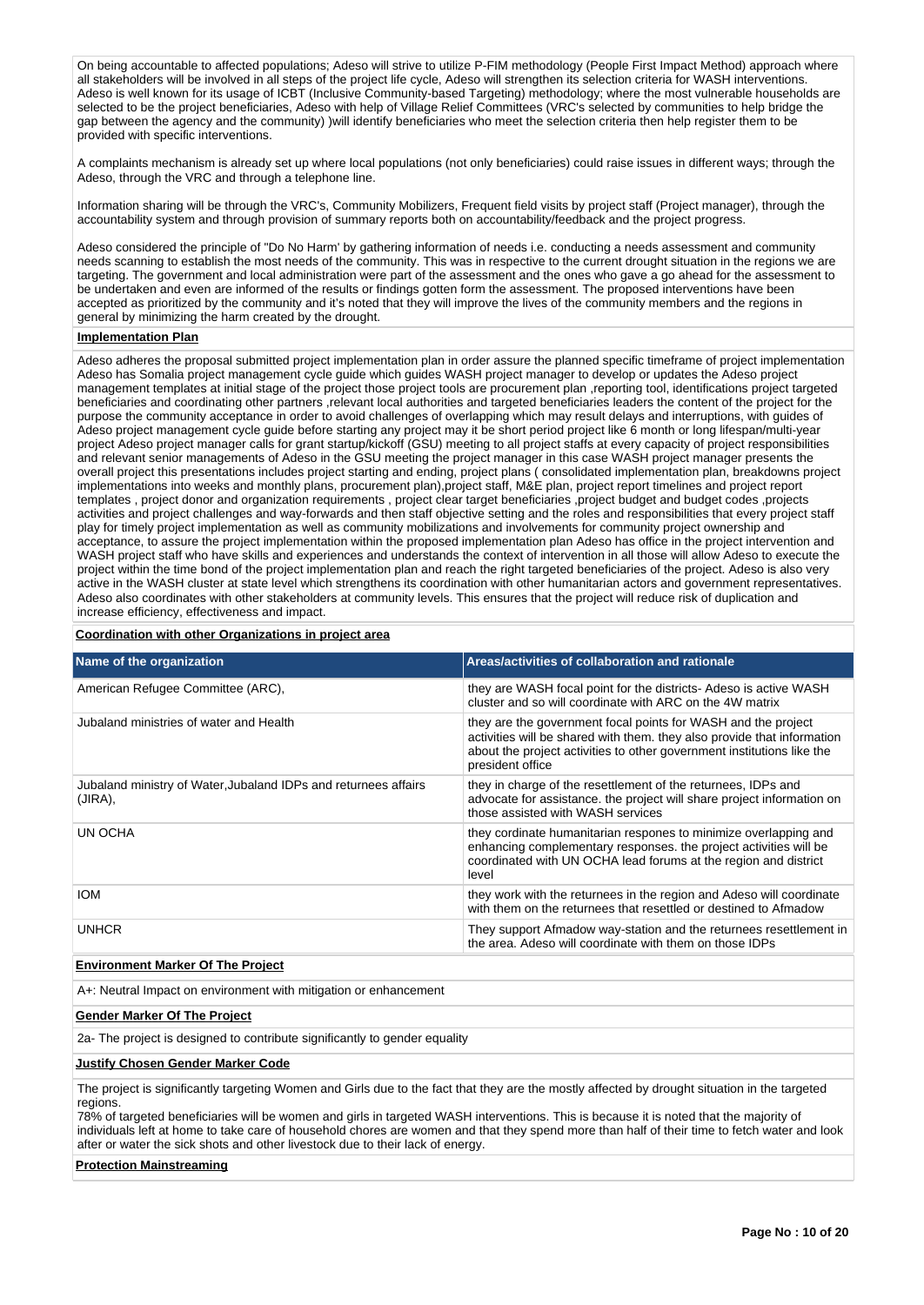This project will mainstream protection in terms of targeting and selection of beneficiaries using an Inclusive Community Based Targeting approach, taking into account the different needs of minorities and marginalized community members that also fit the beneficiary selection criteria. These members will also sit on the water management committees.

The project will also take a Do No Harm and participatory approach, ensuring that interventions and interactions are context specific and involve the community in all aspects of the project, before, during and after implementation thereby reducing risk of conflict over resources.

Adeso has previously trained its staff on the organizational safety and security plan and child protection policy to ensure that they understand how to implement project activities in both safe secure and unsecure environments. This training have enhanced the staff's skills in ensuring project activities are implemented in a non-discriminatory and impartial ways that promote the safety, dignity, and integrity of the people receiving assistance.

Furthermore, Adeso also works with the protection cluster in collaboration and coordinated response by various actors with diverse mandates and experience to provide the primary responsibility to protect all individuals within their jurisdiction, especially the most vulnerable (women, children and elderly and people with disabilities) groups.

Adeso is also aware of the universal acceptance that humanitarian assistance must meet the distinct needs of women, girls, boys and men to generate positive and sustainable outcomes. Consequently, our key staff in program design and implementation has been trained on gender marker through UNOCHA Somalia. The proposed project is derived from HRP which has been subjected to gender analysis of need assessment justifies all activities and expected outcome advances gender equality.

Adeso recognizes that project assessment, design and implementation must pay special attention to minorities and vulnerable groups; such as women headed households, older people and people with specific needs. Our team ensures project delivery on the basis in lights of different needs; equal opportunities within the targeted community.

Adeso utilize a number of approaches to ensure coverage to most vulnerable population segments. These are, firstly, a methodology known as inclusive community based targeting endeavors active involvement of the targeted community to allow the Participating beneficiaries to raise their needs. Secondly, our project design and delivery process is sensitive to the needs of the most vulnerable segment of the target groups in terms of access, gender inclusion and safety and security of the most vulnerable groups. Thirdly, an elaborate routine response mechanism system where we specifically talk to (i.e. children, women, people with disabilities, older people) who commonly do not have opportunities talk to aid agencies.

#### **Country Specific Information**

# **Safety and Security**

Apart from its strong safety and security risk management systems, procedures and practices, Adeso has full time security manager (SM), and logistical and security officers (LSOs) at all field offices. In support with the LSOs, the SM ensures daily information gathering and dissemination, compliance of staff movement SOPs, periodically done Security Risk Assessment or Security Threat Assessment review and critical indictment management as well as crisis management

At information coordination level, Adeso security department team establishes security info networking with key stakeholders across the country and member state levels. These key stakeholders included but not limited to UNDSS, INSO, INGOs security focal points, National Intelligence Security Agency (NISA), police, Somalia National Army Forces (SNAF), community leaders, beneficiaries and district level administration.

In regard with security generally, AS initiated and conducted terror attacks remain very high in most of the South Central Somalia including Afmadow district. Armed clashes, ambushes, hit run and VBIED attacks against AMISOM and SNAF bases are conducted by AS across the south central and result loss of life, negative impact to operation and damage to the asset. From 2015 to mid-2017 at least twenty AS hit and run attacks were reported while 5 AS complex attacks (Afmadow, Ceel Cadde, Lego, Barire, and Sanguni) were reported across the south central Somalia. AMISOM and SNAF backed up by US and NATO forces on Somalia water carry out an offensive against AS strong holds in south central Somalia.

Having noted such high risk and violate environments in south central , Adeso is committed to put its staff, asset and operations safety security at highest priority. To achieve good security management project, Adeso employees both hard and software risk management considering high risk level environment. The key preventive assets that the organization has include professional staff and well laid out systems.

# **Access**

Adeso has been operating in this regions for a long time, for over 2 decades and uses a grass-roots approach to working with these communities. Adeso directly implements interventions since we have local highly capacity built staff with many years of programmatic experience in humanitarian intervention implementation.

Due to the above, we are able to access all areas as proposed and implement directly, monitor activities progress routinely without any hindrance whatsoever. Adeso undertakes regular security assessment in the areas we operate and the recent security assessment indicates that the proposed areas are accessible not only to the local staff but also to our HQ based staff.

**BUDGET**

| Code      | <b>Budget Line Description</b>    |           | D / S Quantity Unit | cost | <b>Duration</b><br><b>Recurran</b><br>ce | $\frac{9}{6}$<br>charged<br>to CHF | <b>Total Cost</b> |
|-----------|-----------------------------------|-----------|---------------------|------|------------------------------------------|------------------------------------|-------------------|
|           | 1. Supplies (materials and goods) |           |                     |      |                                          |                                    |                   |
| <b>NA</b> | <b>NA</b>                         | <b>NA</b> | $\mathbf 0$         | 0.00 | 0                                        | 0                                  | 0.00              |
|           | <b>NA</b>                         |           |                     |      |                                          |                                    |                   |
|           | <b>Section Total</b>              |           |                     |      |                                          |                                    | 0.00              |
|           | 2. Transport and Storage          |           |                     |      |                                          |                                    |                   |
| <b>NA</b> | <b>NA</b>                         | <b>NA</b> | $\mathbf 0$         | 0.00 | 0                                        | 0                                  | 0.00              |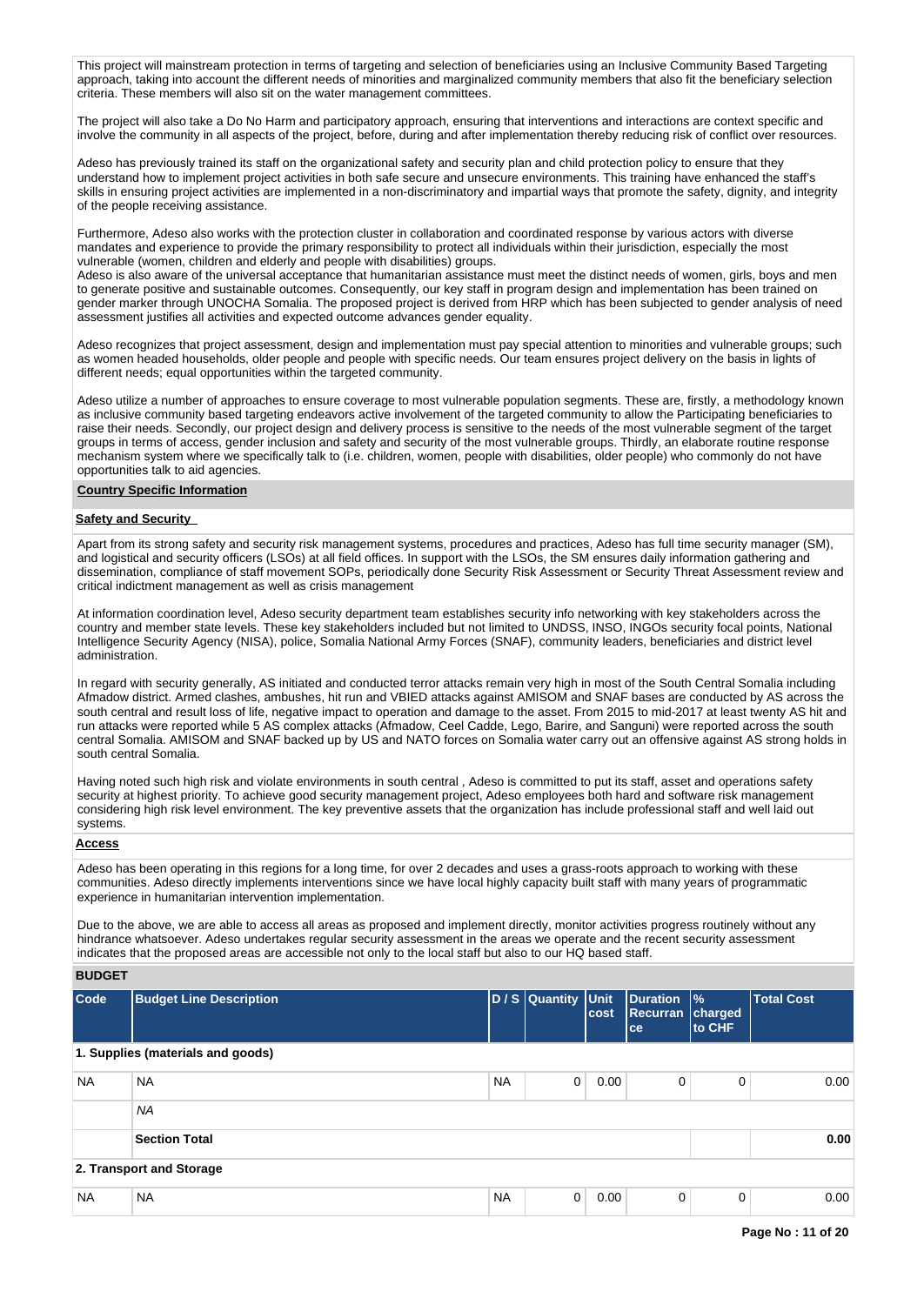|                   | <b>NA</b>                                                    |           |             |          |           |                     |      |
|-------------------|--------------------------------------------------------------|-----------|-------------|----------|-----------|---------------------|------|
|                   | <b>Section Total</b>                                         |           |             |          |           |                     | 0.00 |
|                   | 3. International Staff                                       |           |             |          |           |                     |      |
| <b>NA</b>         | <b>NA</b>                                                    | <b>NA</b> | 0           | 0.00     | $\pmb{0}$ | $\pmb{0}$           | 0.00 |
|                   | <b>NA</b>                                                    |           |             |          |           |                     |      |
|                   | <b>Section Total</b>                                         |           |             |          |           |                     | 0.00 |
| 4. Local Staff    |                                                              |           |             |          |           |                     |      |
| <b>NA</b>         | <b>NA</b>                                                    | <b>NA</b> | $\pmb{0}$   | 0.00     | $\pmb{0}$ | $\pmb{0}$           | 0.00 |
|                   | <b>NA</b>                                                    |           |             |          |           |                     |      |
|                   | <b>Section Total</b>                                         |           |             |          |           |                     | 0.00 |
|                   | 5. Training of Counterparts                                  |           |             |          |           |                     |      |
| <b>NA</b>         | <b>NA</b>                                                    | $\pmb{0}$ | $\mathbf 0$ | $0.00\,$ |           |                     |      |
|                   | <b>NA</b>                                                    |           |             |          |           |                     |      |
|                   | <b>Section Total</b>                                         |           |             | 0.00     |           |                     |      |
|                   | 6. Contracts (with implementing partners)                    |           |             |          |           |                     |      |
| <b>NA</b>         | <b>NA</b>                                                    | <b>NA</b> | 0           | 0.00     | 0         | $\pmb{0}$           | 0.00 |
|                   | <b>NA</b>                                                    |           |             |          |           |                     |      |
|                   | <b>Section Total</b>                                         |           |             |          |           |                     | 0.00 |
|                   | 7. Other Direct Costs                                        |           |             |          |           |                     |      |
| <b>NA</b>         | <b>NA</b>                                                    | <b>NA</b> | 0           | 0.00     | $\pmb{0}$ | $\pmb{0}$           | 0.00 |
|                   | <b>NA</b>                                                    |           |             |          |           |                     |      |
|                   | <b>Section Total</b>                                         |           |             |          |           |                     | 0.00 |
| 8. Indirect Costs |                                                              |           |             |          |           |                     |      |
| <b>NA</b>         | <b>NA</b>                                                    | <b>NA</b> | 0           | 0.00     | 0         | $\mathbf 0$         | 0.00 |
|                   | <b>NA</b>                                                    |           |             |          |           |                     |      |
|                   | <b>Section Total</b>                                         |           |             |          |           |                     | 0.00 |
|                   | 11. A:1 Staff and Other Personnel Costs: International Staff |           |             |          |           |                     |      |
| <b>NA</b>         | <b>NA</b>                                                    | <b>NA</b> | $\mathsf 0$ | 0.00     | $\pmb{0}$ | $\mathbf 0$         | 0.00 |
|                   | <b>NA</b>                                                    |           |             |          |           |                     |      |
|                   | <b>Section Total</b>                                         |           |             |          |           |                     | 0.00 |
|                   | 12. A:1 Staff and Other Personnel Costs: Local Staff         |           |             |          |           |                     |      |
| <b>NA</b>         | $\sf NA$                                                     | <b>NA</b> | $\mathsf 0$ | 0.00     | $\pmb{0}$ | $\mathsf{O}\xspace$ | 0.00 |
|                   | <b>NA</b>                                                    |           |             |          |           |                     |      |
|                   | <b>Section Total</b>                                         |           |             |          |           |                     | 0.00 |
|                   | 13. B:2 Supplies, Commodities, Materials                     |           |             |          |           |                     |      |
| <b>NA</b>         | <b>NA</b>                                                    | <b>NA</b> | $\mathsf 0$ | 0.00     | 0         | $\mathbf 0$         | 0.00 |
|                   | <b>NA</b>                                                    |           |             |          |           |                     |      |
|                   | <b>Section Total</b>                                         |           |             |          |           |                     | 0.00 |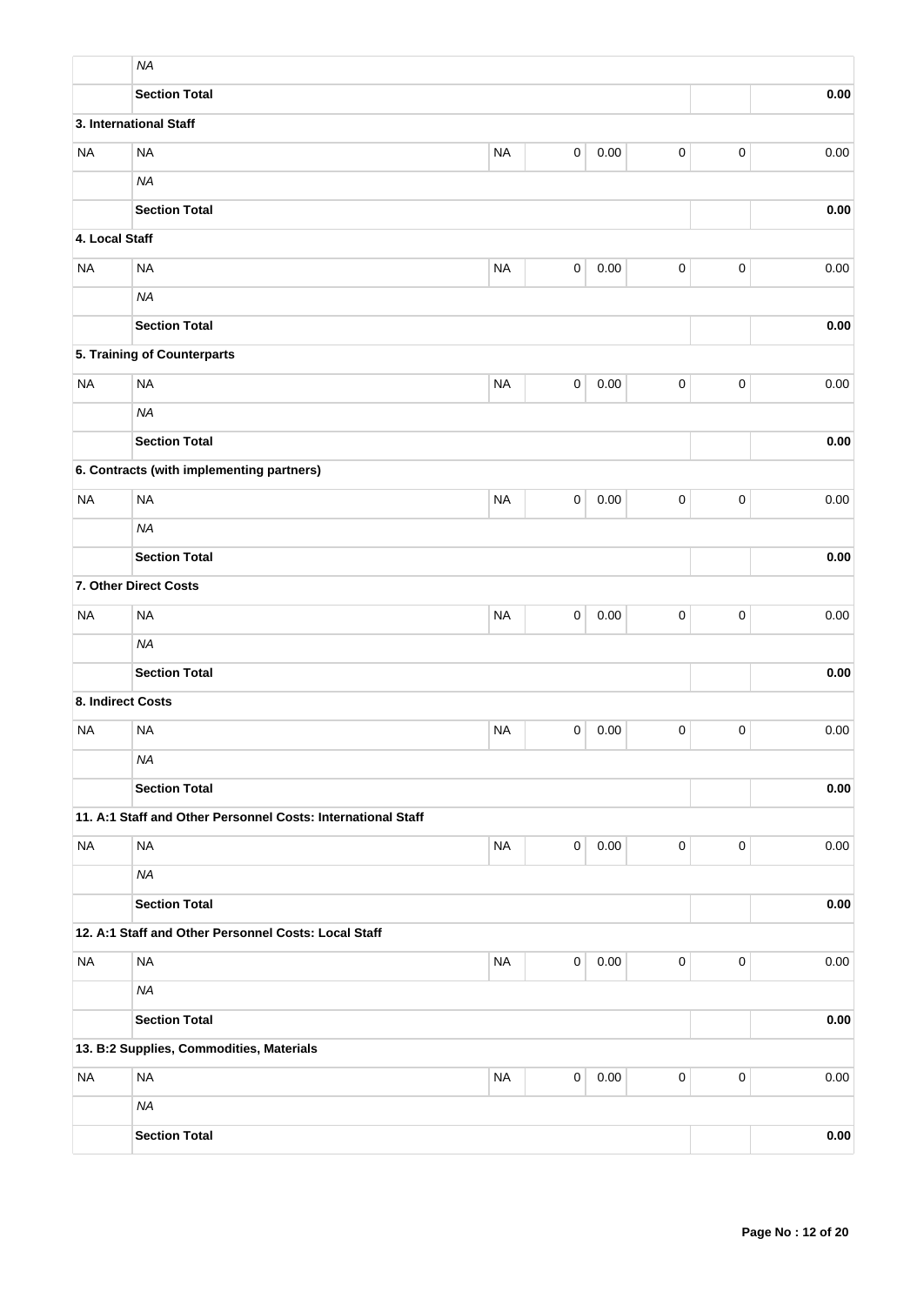|                | 14. C:3 Equipment                                                                                                                                                                                                                                                                                                                                                                                         |           |                |              |             |        |          |
|----------------|-----------------------------------------------------------------------------------------------------------------------------------------------------------------------------------------------------------------------------------------------------------------------------------------------------------------------------------------------------------------------------------------------------------|-----------|----------------|--------------|-------------|--------|----------|
| NA             | <b>NA</b>                                                                                                                                                                                                                                                                                                                                                                                                 | <b>NA</b> | 0              | 0.00         | 0           | 0      | 0.00     |
|                | ΝA                                                                                                                                                                                                                                                                                                                                                                                                        |           |                |              |             |        |          |
|                | <b>Section Total</b>                                                                                                                                                                                                                                                                                                                                                                                      |           |                |              |             |        | 0.00     |
|                | 15. D:4 Contractual Services                                                                                                                                                                                                                                                                                                                                                                              |           |                |              |             |        |          |
| NA.            | <b>NA</b>                                                                                                                                                                                                                                                                                                                                                                                                 | <b>NA</b> | 0              | 0.00         | 0           | 0      | 0.00     |
|                | ΝA                                                                                                                                                                                                                                                                                                                                                                                                        |           |                |              |             |        |          |
|                | <b>Section Total</b>                                                                                                                                                                                                                                                                                                                                                                                      |           |                |              |             |        | 0.00     |
| 16. E:5 Travel |                                                                                                                                                                                                                                                                                                                                                                                                           |           |                |              |             |        |          |
| NA.            | <b>NA</b>                                                                                                                                                                                                                                                                                                                                                                                                 | <b>NA</b> | 0              | 0.00         | $\mathbf 0$ | 0      | 0.00     |
|                | <b>NA</b>                                                                                                                                                                                                                                                                                                                                                                                                 |           |                |              |             |        |          |
|                | <b>Section Total</b>                                                                                                                                                                                                                                                                                                                                                                                      |           |                |              |             |        | 0.00     |
|                | 17. F:6 Transfers and Grants to Counterparts                                                                                                                                                                                                                                                                                                                                                              |           |                |              |             |        |          |
| ΝA             | <b>NA</b>                                                                                                                                                                                                                                                                                                                                                                                                 | <b>NA</b> | 0              | 0.00         | 0           | 0      | 0.00     |
|                | ΝA                                                                                                                                                                                                                                                                                                                                                                                                        |           |                |              |             |        |          |
|                | <b>Section Total</b>                                                                                                                                                                                                                                                                                                                                                                                      |           |                |              |             |        | 0.00     |
|                | 18. G:7 General Operating and Other Direct Costs                                                                                                                                                                                                                                                                                                                                                          |           |                |              |             |        |          |
| ΝA             | <b>NA</b>                                                                                                                                                                                                                                                                                                                                                                                                 | <b>NA</b> | 0              | 0.00         | 0           | 0      | 0.00     |
|                | ΝA                                                                                                                                                                                                                                                                                                                                                                                                        |           |                |              |             |        |          |
|                | <b>Section Total</b>                                                                                                                                                                                                                                                                                                                                                                                      |           |                |              |             |        | 0.00     |
|                | 19. H.8 Indirect Programme Support Costs                                                                                                                                                                                                                                                                                                                                                                  |           |                |              |             |        |          |
| NA.            | <b>NA</b>                                                                                                                                                                                                                                                                                                                                                                                                 | <b>NA</b> | 0              | 0.00         | 0           | 0      | 0.00     |
|                | ΝA                                                                                                                                                                                                                                                                                                                                                                                                        |           |                |              |             |        |          |
|                | <b>Section Total</b>                                                                                                                                                                                                                                                                                                                                                                                      |           |                |              |             |        | 0.00     |
|                | 20. Staff and Other Personnel Costs                                                                                                                                                                                                                                                                                                                                                                       |           |                |              |             |        |          |
| 1.1            | WASH PM-1                                                                                                                                                                                                                                                                                                                                                                                                 | D         | 1              | 3,000        | 6           | 50.00  | 9,000.00 |
|                | The Wash Program Manager based in the field will lead the project implementation and will undertake the overall coordination of<br>the program activities delivery, ensure program quality, program team management and stakeholders management. The PM will<br>contribute 50% level of effort at \$3,000 / month for the 6 months.                                                                       |           |                | .00          |             |        |          |
| 1.2            | Sanitation and Hygiene Promoters -2                                                                                                                                                                                                                                                                                                                                                                       | D         |                | 2 750.0<br>0 | 6           | 100.00 | 9,000.00 |
|                | The sanitation and hygiene promoters will responsible for community mobilization, conducting hygiene promotion sessions,<br>conduct WASH assessments, beneficiaries registration, WASH activities field supervisions (construction of latrines, water<br>pipeline extension, construction water kiosks). 2Pax * \$750 * 6 Months.                                                                         |           |                |              |             |        |          |
| 1.3            | <b>Water Technician -1</b>                                                                                                                                                                                                                                                                                                                                                                                | D         |                | 1 750.0<br>0 | 6           | 100.00 | 4,500.00 |
|                | 1 Water Technician will be responsible for implementing and providing Water and Sanitation services to the Persons of Concern<br>(PoCs) and ensure Construction of water facilities, installation of pipelines, repair and maintenance of water systems and<br>strengthening the capacity of WASH community management structures through provision of appropriate training. 1 Pax * \$750 *<br>6 months. |           |                |              |             |        |          |
| 1.4            | Logistics & Security Assistant                                                                                                                                                                                                                                                                                                                                                                            | D         | 1              | 750.0<br>0   | 6           | 50.00  | 2,250.00 |
|                | 1 Logistics and Security Assistant dedicating 50% of his/her time on the project for 6 months @ \$750. This person will support<br>the program in the procurement of project inputs, transport and logisitics functions as well as the security and safety advice<br>during the project delivery process                                                                                                  |           |                |              |             |        |          |
| 1.5            | Finance & Admin Officer                                                                                                                                                                                                                                                                                                                                                                                   | D         | 1 <sup>1</sup> | 1,500<br>.00 | 6           | 50.00  | 4,500.00 |
|                | 1 Finance and Admin Officer dedicating 50% of time on the project for 6 months. He/She in charge of the project financial aspect<br>including payment processing, documentation and liquidations of the project funds                                                                                                                                                                                     |           |                |              |             |        |          |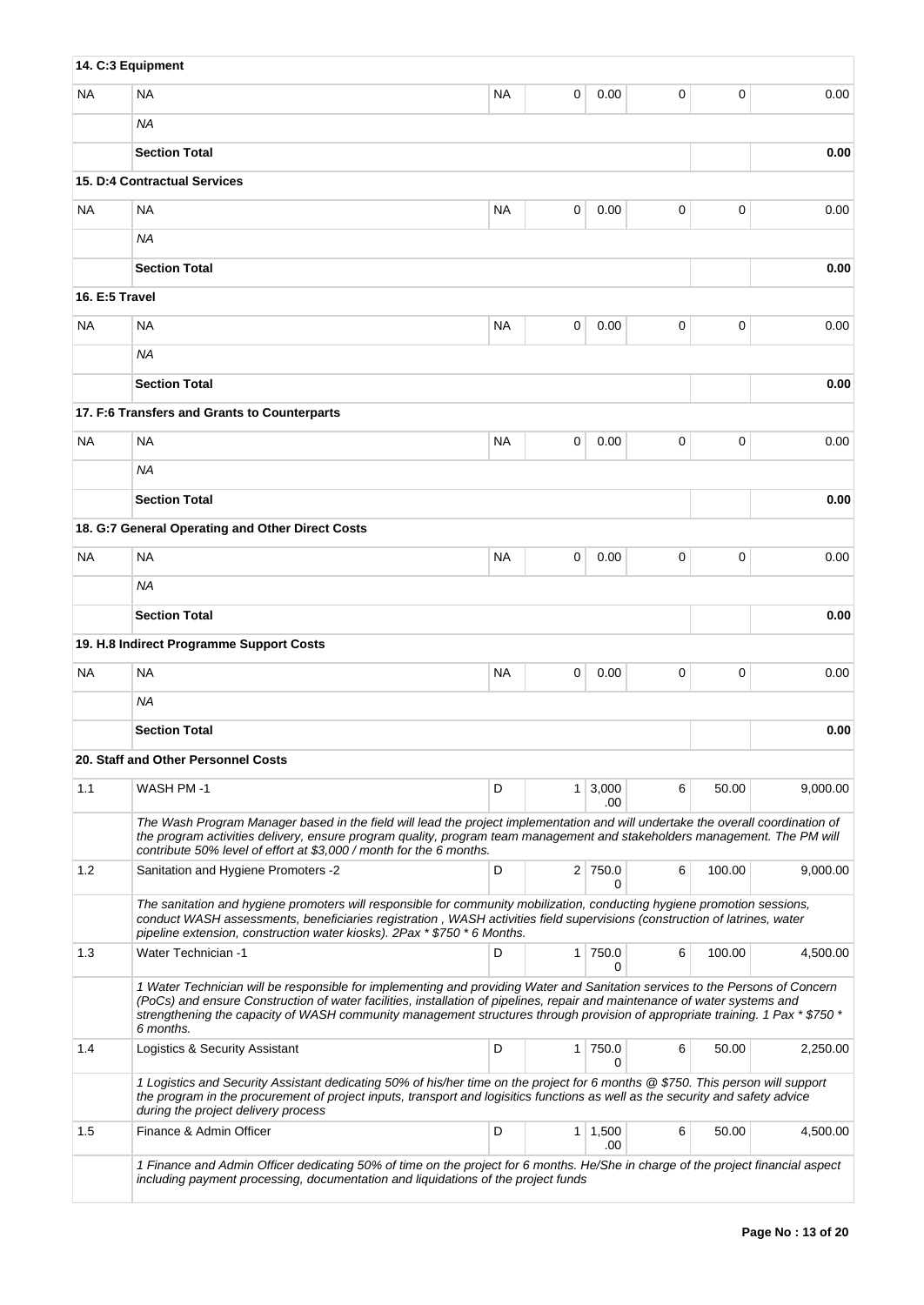| 1.6     | Deputy MEAL Manager -25%                                                                                                                                                                                                                                                                                                                                                                                                                                                                                                                                                                                                                                                                                                                                                                                                                                                                                                                                                                                                                                                                                                                                                                                                                                                                                                                                                                                                                                                                                                                                                                                                                                                                                                                                          | D | 1 <sup>1</sup> | 2,500<br>.00      | 6            | 25.00  | 3,750.00  |  |  |  |
|---------|-------------------------------------------------------------------------------------------------------------------------------------------------------------------------------------------------------------------------------------------------------------------------------------------------------------------------------------------------------------------------------------------------------------------------------------------------------------------------------------------------------------------------------------------------------------------------------------------------------------------------------------------------------------------------------------------------------------------------------------------------------------------------------------------------------------------------------------------------------------------------------------------------------------------------------------------------------------------------------------------------------------------------------------------------------------------------------------------------------------------------------------------------------------------------------------------------------------------------------------------------------------------------------------------------------------------------------------------------------------------------------------------------------------------------------------------------------------------------------------------------------------------------------------------------------------------------------------------------------------------------------------------------------------------------------------------------------------------------------------------------------------------|---|----------------|-------------------|--------------|--------|-----------|--|--|--|
|         | 1 Monitoring, Evaluation, Accountability & Learning Deputy Manager will be responsible for the overall monitoring and evaluation<br>of the project activities. Specifically will ensure accurate data collection and analysis, trucking progress against the target and<br>generate MEAL report                                                                                                                                                                                                                                                                                                                                                                                                                                                                                                                                                                                                                                                                                                                                                                                                                                                                                                                                                                                                                                                                                                                                                                                                                                                                                                                                                                                                                                                                   |   |                |                   |              |        |           |  |  |  |
|         | <b>Section Total</b>                                                                                                                                                                                                                                                                                                                                                                                                                                                                                                                                                                                                                                                                                                                                                                                                                                                                                                                                                                                                                                                                                                                                                                                                                                                                                                                                                                                                                                                                                                                                                                                                                                                                                                                                              |   |                |                   |              |        | 33,000.00 |  |  |  |
|         | 21. Supplies, Commodities, Materials                                                                                                                                                                                                                                                                                                                                                                                                                                                                                                                                                                                                                                                                                                                                                                                                                                                                                                                                                                                                                                                                                                                                                                                                                                                                                                                                                                                                                                                                                                                                                                                                                                                                                                                              |   |                |                   |              |        |           |  |  |  |
| 2.1     | Extension of Pipelines and construction of water kiosks to IDP<br>settlements                                                                                                                                                                                                                                                                                                                                                                                                                                                                                                                                                                                                                                                                                                                                                                                                                                                                                                                                                                                                                                                                                                                                                                                                                                                                                                                                                                                                                                                                                                                                                                                                                                                                                     | D | 1 <sup>1</sup> | 14,72<br>6.00     | 1            | 100.00 | 14,726.00 |  |  |  |
|         | Extension water pipelines and construction of 2 water kiosks, to the IDPs settlements (approximate pipeline length 4,500m) will<br>benefit 12,000 women, girls, boys and men in the project target areas, the cost will be included procurement 0f 750 pcs of PVC<br>pipes, installation and excavation works of pipeline trench as BOQ attached shows                                                                                                                                                                                                                                                                                                                                                                                                                                                                                                                                                                                                                                                                                                                                                                                                                                                                                                                                                                                                                                                                                                                                                                                                                                                                                                                                                                                                            |   |                |                   |              |        |           |  |  |  |
| $2.2\,$ | Rehabilitations of 1 community Boreholes - in Afmadow                                                                                                                                                                                                                                                                                                                                                                                                                                                                                                                                                                                                                                                                                                                                                                                                                                                                                                                                                                                                                                                                                                                                                                                                                                                                                                                                                                                                                                                                                                                                                                                                                                                                                                             | D |                | 1 57,15<br>0.00   | 1            | 100.00 | 57,150.00 |  |  |  |
|         | Rehabilitation and transformation using solar power system to strategic water sources to benefit 12,000 women, girls, boys and<br>men in the project target areas the cost will included the fully rehabilitate the main Afmadow community Borehole by provision of<br>transformation solar power system - this includes (installation solar panel hybrid, solar power operating submersible pump),<br>constructions of 50m3 concrete elevated water storage tank, Construction of water reticulation system and connection of the<br>system with source, storage and tap stands - at least 200 meters of running 1 inch PVC/GI pipes, Fencing of Bore-hole<br>parameter.                                                                                                                                                                                                                                                                                                                                                                                                                                                                                                                                                                                                                                                                                                                                                                                                                                                                                                                                                                                                                                                                                         |   |                |                   |              |        |           |  |  |  |
| 2.3     | Emergency water vouchers/water trucking - Afmadow                                                                                                                                                                                                                                                                                                                                                                                                                                                                                                                                                                                                                                                                                                                                                                                                                                                                                                                                                                                                                                                                                                                                                                                                                                                                                                                                                                                                                                                                                                                                                                                                                                                                                                                 | D | 1008000        | 0.03              | 1            | 100.00 | 30,240.00 |  |  |  |
|         | The project will provide temporary safe water through voucher to a total of 800 HHs (800 * 6 people /hh =4800 people). The<br>primary beneficiaries will be the 4,800 persons living in Afmadow villages and IDP sites located in and outskirts of the town. A<br>total of 1008000 liters of clean water will be delivered in the 28 days (4,800 persons x 7.5 liters X 28 days). Of the 4,800<br>individuals, 1,920 (40%) are children. The women population in the rural areas is 52% totaling to 2,496 women and 384 men.<br>These sites do not have established water infrastructures like storage tanks, and will purchase and install bladder (pillow tanks) in<br>central and strategic distribution centers to ensure that water delivered will be stored in clean and hygienic facilities enabling<br>batch chlorination where necessary. For households with limited water fetching capacity, Adeso will purchase and distribute 20<br>liter Jericans to enable them fetch and store water at their point of use. Adeso will hire four (4) Water monitors / trained<br>volunteers to ensure both quality and quantity of water delivered to the target population.                                                                                                                                                                                                                                                                                                                                                                                                                                                                                                                                                                                      |   |                |                   |              |        |           |  |  |  |
| 2.4     | Rehabilitations of 3 shallow wells- in Afmadow                                                                                                                                                                                                                                                                                                                                                                                                                                                                                                                                                                                                                                                                                                                                                                                                                                                                                                                                                                                                                                                                                                                                                                                                                                                                                                                                                                                                                                                                                                                                                                                                                                                                                                                    | D |                | 3   18,19<br>4.00 | $\mathbf{1}$ | 100.00 | 54,582.00 |  |  |  |
|         | The project will also rehabilitate and protect 3 main community shallow Wells including installation of 4,600 Watts(4.6KW) new<br>solar power operating 3,000W (3 KW) submersible pumps this will replace the currently generator power operating which is too<br>expensive for vulnerable community to manage the running cost. It will also play major role for water cost reduction during dry<br>season since solar power doesn't require much operational cost. Protection of the wells will include raising the well mouth and<br>fencing the perimeter to ensure animals and children are kept away. All the 3 shallow wells are in Afmadow Lagdhera basin.<br>During rehabilitation, special consideration will be given to the fact that the Wells will be in flood prone areas that need raised well<br>mouths and users trained on well embankments. Disinfection will also be undertaken and well mouth covers fabricated and<br>installed. This is expected to provide 6,000 individuals with safe water at the rate of 7.5 liters per person per day, with shallow<br>well flow rate of 17 liters/minute.                                                                                                                                                                                                                                                                                                                                                                                                                                                                                                                                                                                                                                           |   |                |                   |              |        |           |  |  |  |
| 2.5     | Construction of 4 triple institution latrines for Afmadow Health<br>center and 3 public schools                                                                                                                                                                                                                                                                                                                                                                                                                                                                                                                                                                                                                                                                                                                                                                                                                                                                                                                                                                                                                                                                                                                                                                                                                                                                                                                                                                                                                                                                                                                                                                                                                                                                   |   |                | 4 1,798<br>.41    | $\mathbf{1}$ | 100.00 | 7,193.64  |  |  |  |
|         | Construction of 4 latrines (3 for schools and 1 for public health centers) gender separated triple designed institutional latrines in<br>the schools and public Health centers. These activities will benefit 700 persons (30 girls per latrine and 60 boys per latrine for<br>according to sphere standard) and 210 persons (Patients) for health centers latrines (sphere standard each latrine 50 outpatients<br>and 20 inpatients). there will be hand-washing stations with soap and water included in each of the latrine, the constructions of 4<br>triple latrines with hand washing facilitates will constructed in 3 public schools that benefits the IDPs children and one triple latrine<br>will be constructed in Afmadow general hospital which is free public hospital that are benefited IDPs and Poor host communities.<br>the construction of the triple latrine consist hallow blocks(Construction of 200mm CHBs elevation walls up to top ring-beams level<br>(i.e. 2,150 mm above the concrete floors). Use 1:4 c/s mortar. Fill and level the top of walls) and concrete work (Mass concrete in<br>50 mm thick blinding layer (1:4:8 mix) under the foundation wall (17.7m x 0.3m x 0.05m), Rubble stone foundation wall in cement<br>& sand mortar 1:4 (0.7m high x 0.4m wide x 17.7m length) 30 cm above ground level.) and excavation work(Excavate<br>foundoutation trench (0.4m width x 0.5m depth x 15.6m length))the unit cost of per meter cubic are estimated through local cost                                                                                                                                                                                                                                                   |   |                |                   |              |        |           |  |  |  |
| 2.6     | Construction of 21 Emergency latrines - In afmadow IDPs                                                                                                                                                                                                                                                                                                                                                                                                                                                                                                                                                                                                                                                                                                                                                                                                                                                                                                                                                                                                                                                                                                                                                                                                                                                                                                                                                                                                                                                                                                                                                                                                                                                                                                           | D |                | 21 374.4<br>0     | 1            | 100.00 | 7,862.40  |  |  |  |
|         | 21 emergency latrines construction that will benefit the Afmadow 1,100 IDPs The cost per latrine include materialize cost<br>(Digging of the pit (1.6x1.2x3)m, Construction of latrine supper structure(1.7x1.5x2)m, this includles, 1-Local hard poles for<br>Vertical post-80mm dia, eight piecs 3m length each,2-Two piecs of wooden(80X40)mm on the roof frame and in the midle, 3-<br>Four wooden ties (50x25)mm at bottom, middle and top ending of CGI, 4- Elevan piecs of Corugated Iron sheet (900x2000)mm<br>Gaud 30, pre- coloured or painted red colour , 5-Two piecs of ficiana board on the outer frame of Latrine roof for good<br>aprearance, 6- CGI Fibricated Door (700x1800)mm with locks, 7-Nails in different sizes.Floor of the Latrine,this includes,1-<br>raising the flooring 200mm from ground level with selected material, 2- plain concrete for flooring in mixed ration 1:3:5 with<br>smooth finish of cement grout, while flooring the slope 1:2 must be maintained. 3-100 mm Delivery pipe must placed at angle of<br>45 degree towards latrine pit. 4- Latrine setting holl, Covering latrine pit (1.6x1.2)mwith RCC" ration 1:2:4 this icluds, 1-Two Iron<br>bar @8mm dia placed at 20mm both ways, wire, 2-100mm dia, Local hard poles for placed horizontaly at 200mm in short<br>direction, 3-Cement, sand, Agrigate and water,4-75mm dia ventilation on the Pit 3m high, 5- Plastic sheet for concreting for<br>retaining water while concreting, Hand-wash facility: this includes (600x600x1000)mm suporting hallow blocks fully finished,<br>twent liter jirican with tap at jerican, with wand-washing pasin and drainage pipe connected to latrine and Visibility of SHF and<br>Adeso logs on visbile side of latrine) |   |                |                   |              |        |           |  |  |  |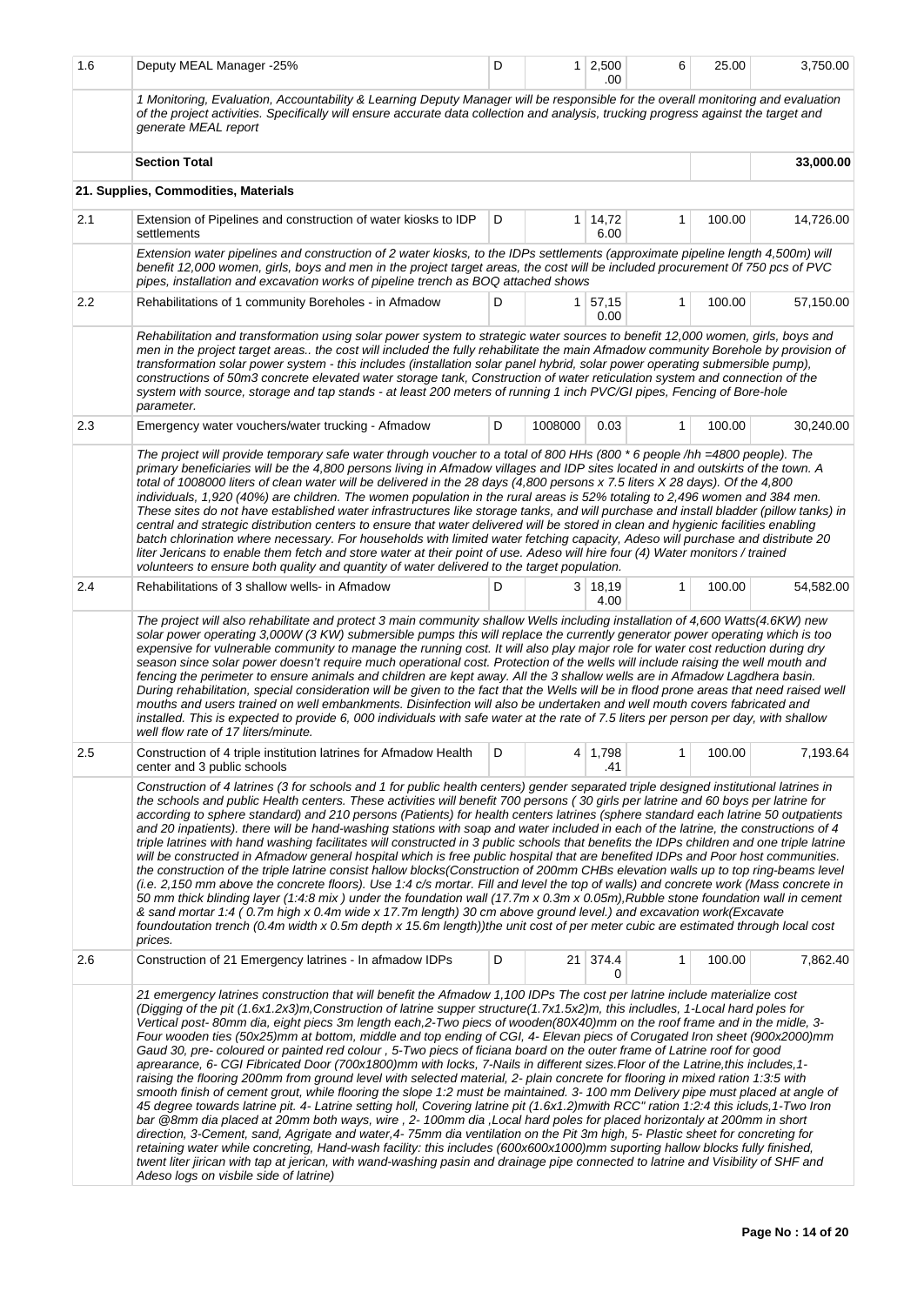| 2.7           | Procurement of 150 Sanitation kits and garbage drums (incl<br>visibility                                                                                                                                                                                                                                                                                                                                                                                                                                                                                                             | D  |   | 150 74.40             | 1            | 100.00 | 11,160.00  |
|---------------|--------------------------------------------------------------------------------------------------------------------------------------------------------------------------------------------------------------------------------------------------------------------------------------------------------------------------------------------------------------------------------------------------------------------------------------------------------------------------------------------------------------------------------------------------------------------------------------|----|---|-----------------------|--------------|--------|------------|
|               | Procurement of 150 santiation kits will be benefited 550 Households include<br>Standard wheel barrow including assembling , Shovel with wooden handle , Rake with wooden handle, Plastics buckets , Pick axe<br>with wooden handle, Heavy gloves, Visibility painting on the Wheel borrow, garbage drums/communal garbage (incl visibility<br><i>materials</i> )                                                                                                                                                                                                                     |    |   |                       |              |        |            |
| 2.8           | Procurement of water treatment kits for emergency supply                                                                                                                                                                                                                                                                                                                                                                                                                                                                                                                             | D  |   | 500 18.00             | 1            | 100.00 | 9,000.00   |
|               | this is the cost of the water treatment kits that will be distributed to the targeted households, they consist of chlorine tabs/Aqua<br>tabs, 2 packets per household, empty water jerrycans (20litres), family plastic buckets.the tained community volunteers will<br>oversee the distribution of the kits. this will directly beneficit 500 households                                                                                                                                                                                                                            |    |   |                       |              |        |            |
| 2.9           | Procurement of hygiene kits                                                                                                                                                                                                                                                                                                                                                                                                                                                                                                                                                          | D  |   | 400 20.00             | $\mathbf{1}$ | 100.00 | 8,000.00   |
|               | This is the cost of the hygiene kits, and each kits consist of Water empty jerricans , Collapsible or narrow neck, water purifications<br>tablets(1 tablet per 20L container (eg 67mg/l NaDCC). Ideally strips), Soap(800g bar per HH per month,) sanitary cloth(100%<br>cotton flannel, 150cm x 200cm 170-180 GR per sq.metre. Black Raised/combed on both sides) and the east cost of each kit was<br>based according local market price which is \$20. this will benefit 400 internal displaced persons                                                                           |    |   |                       |              |        |            |
| 2.10          | Trainings in hygiene awareness and sensitization, and<br>Hygiene awareness campaigns in 2 locations (inclusive IEC<br>materials, megaphones and radio spots)                                                                                                                                                                                                                                                                                                                                                                                                                         | D  |   | $1 \mid 7,510$<br>.00 | $\mathbf{1}$ | 100.00 | 7,510.00   |
|               | Costs to be used in capacity building community health workers and other members in Afamadow on hygiene awareness and<br>sensitization, and Hygiene awareness campaigns in 2 locations (inclusive IEC materials, megaphones and radio spots) and will<br>benefit 12,000 women, girls, boys and men in the project target areas                                                                                                                                                                                                                                                       |    |   |                       |              |        |            |
| 2.11          | camp solid waste management                                                                                                                                                                                                                                                                                                                                                                                                                                                                                                                                                          | D  |   | $1 \mid 2,625$<br>.00 | $\mathbf{1}$ | 100.00 | 2,625.00   |
|               | camp solid waste management will be carried as general cleaning up camp therefore Clean-up campaigns and/or cash for work<br>solid waste disposal activities that improve the sanitary conditions in camps and communities. Monthly 2 time in all areas of IDPs<br>settlements, Unwanted disposal sites (near the main source of Afmadow town-Lagdhera basin). this will have strong community<br>and local authority participation, sensitizing the communities on the proper wastes disposal. and it will benefit 12,000 women,<br>girls, boys and men in the project target areas |    |   |                       |              |        |            |
| 2.12          | Training in pump opearators                                                                                                                                                                                                                                                                                                                                                                                                                                                                                                                                                          | D  | 1 | 1,730<br>.97          | $\mathbf{1}$ | 100.00 | 1,730.97   |
|               | Capacity building costs of water user committee members trained on water pump operations and maintenance the selection will<br>be done from 2 community Boreholes each 2 operators and 3 shallow wells operators each shallow well will be selected 2<br>operators this will give total 10 operators                                                                                                                                                                                                                                                                                 |    |   |                       |              |        |            |
| 2.13          | Training in water user /management committees                                                                                                                                                                                                                                                                                                                                                                                                                                                                                                                                        | D  |   | $1 \mid 3,133$<br>.82 | $\mathbf{1}$ | 100.00 | 3,133.82   |
|               | Capacity building costs of water user committee members on effective management of water sources this will be the 30<br>commitee members include- 6 members for each of the 3 sahllow wells, 6 member for the borehole, and 6 member commitee for<br>the water kioks, the commitees will have active representation in the women, people with disability, youth and men, this<br>composition will ensure the needs of the interest groups are taken care of during the implementations.                                                                                              |    |   |                       |              |        |            |
| 2.14          | Visibility (for the Latrines and distribution banners)                                                                                                                                                                                                                                                                                                                                                                                                                                                                                                                               | D  |   | $1 \mid 2,030$<br>.00 | $\mathbf{1}$ | 100.00 | 2,030.00   |
|               | Costs aligned to visibility material and talking walls with donor logo and name/s including costs for the Latrines and distribution<br>banners                                                                                                                                                                                                                                                                                                                                                                                                                                       |    |   |                       |              |        |            |
| 2.15          | Assessments, communtiy mobalisation, enumurators' training<br>and data entry                                                                                                                                                                                                                                                                                                                                                                                                                                                                                                         | D  |   | $1 \mid 2,130$<br>.00 | 1            | 100.00 | 2,130.00   |
|               | Costs associated with monitoring, undertaking routine assessments and community mobilization. there will be 3 assessments<br>(baseline assessment, routine assessment and final assessment), and a total 30 data collectorswill be engaged in all the<br>assessments troughout the project period.                                                                                                                                                                                                                                                                                   |    |   |                       |              |        |            |
|               | <b>Section Total</b>                                                                                                                                                                                                                                                                                                                                                                                                                                                                                                                                                                 |    |   |                       |              |        | 219,073.83 |
| 22. Equipment |                                                                                                                                                                                                                                                                                                                                                                                                                                                                                                                                                                                      |    |   |                       |              |        |            |
| 3.1           | Laptop with Accessories for Water technician                                                                                                                                                                                                                                                                                                                                                                                                                                                                                                                                         | D  |   | $1 \mid 1,250$<br>.00 | 1            | 100.00 | 1,250.00   |
|               | 1 Laptop with accessories for the Water technician- the laptop specification is Lenonx260 i5 4GB RAM 500GB HDD intel                                                                                                                                                                                                                                                                                                                                                                                                                                                                 |    |   |                       |              |        |            |
|               | <b>Section Total</b>                                                                                                                                                                                                                                                                                                                                                                                                                                                                                                                                                                 |    |   |                       |              |        | 1,250.00   |
|               | 23. Contractual Services                                                                                                                                                                                                                                                                                                                                                                                                                                                                                                                                                             |    |   |                       |              |        |            |
| NA.           | NА                                                                                                                                                                                                                                                                                                                                                                                                                                                                                                                                                                                   | ΝA | 0 | 0.00                  | 0            | 0      | 0.00       |
|               | ΝA                                                                                                                                                                                                                                                                                                                                                                                                                                                                                                                                                                                   |    |   |                       |              |        |            |
|               | <b>Section Total</b>                                                                                                                                                                                                                                                                                                                                                                                                                                                                                                                                                                 |    |   |                       |              |        | 0.00       |
| 24. Travel    |                                                                                                                                                                                                                                                                                                                                                                                                                                                                                                                                                                                      |    |   |                       |              |        |            |
| 5.1           | Air Travel Tickets for Round Trips                                                                                                                                                                                                                                                                                                                                                                                                                                                                                                                                                   | D  | 4 | 500.0<br>0            | 2            | 100.00 | 4,000.00   |
|               | Round Trip Air Ticket for 4 staff twice the project period. (2 Round Trips for 4 staff at a rate of \$500 (UNHAS) per ticket.                                                                                                                                                                                                                                                                                                                                                                                                                                                        |    |   |                       |              |        |            |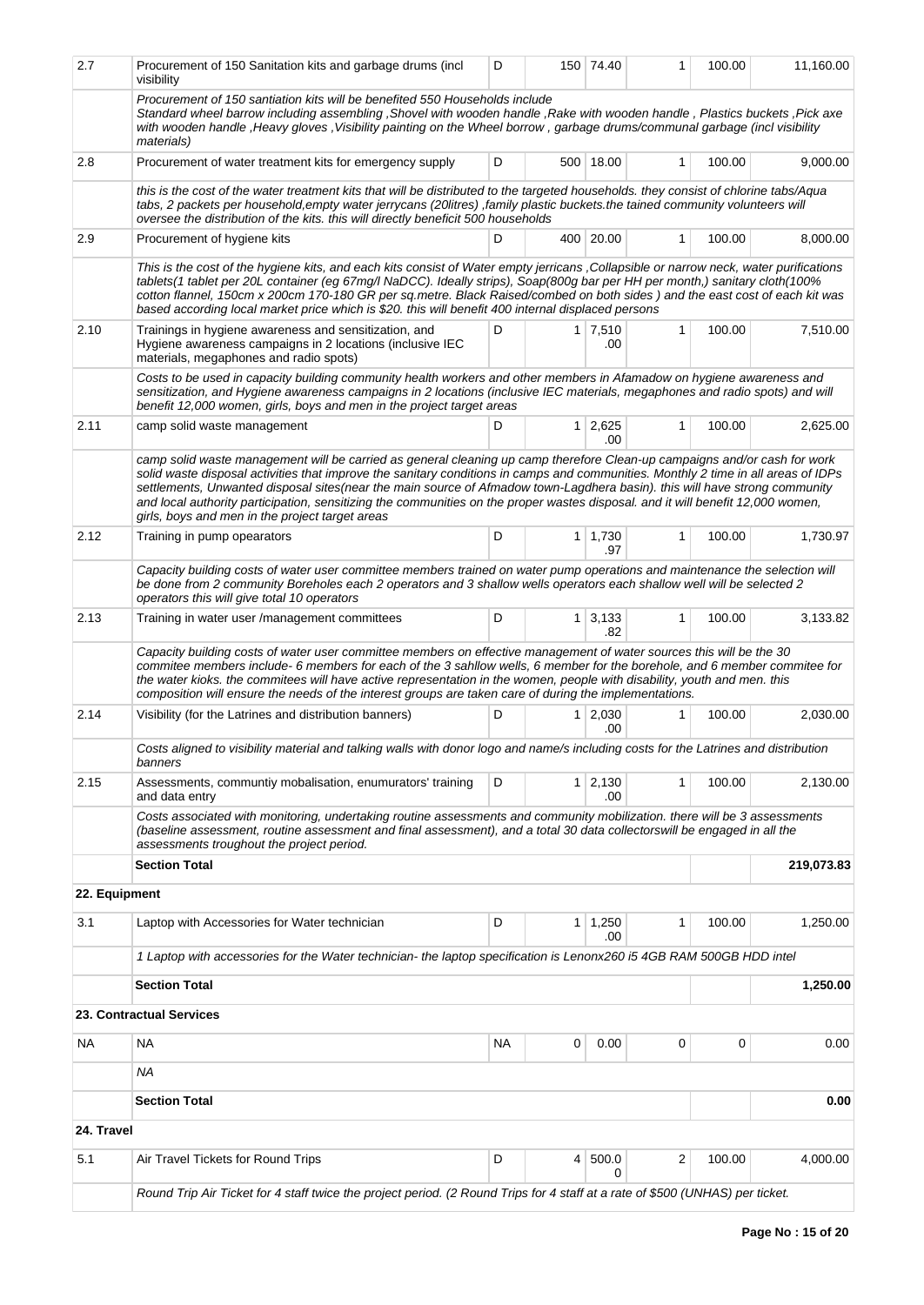| 5.2               | support -5 days                                   | Staff Per diem & Accomodations while in field for project                                                                                                                                                                                                                  | D         | 4                | 50.00          | 10    | 100.00               | 2,000.00   |
|-------------------|---------------------------------------------------|----------------------------------------------------------------------------------------------------------------------------------------------------------------------------------------------------------------------------------------------------------------------------|-----------|------------------|----------------|-------|----------------------|------------|
|                   |                                                   | Perdiem & Accomodations for 4 staff field visiting for the project implementation sites spending 5 days twice the project timeline<br>at a rate of \$50 (Accommodation for \$30 and Perdiem for \$20). The calculation is (4 Staff x \$50 x 5 Days x 2 Trips)              |           |                  |                |       |                      |            |
| 5.3               | <b>VISA Costs</b>                                 |                                                                                                                                                                                                                                                                            | D         | 4 <sup>1</sup>   | 50.00          | 2     | 100.00               | 400.00     |
|                   | Visa Costs for 4 staff for 2 Round Trips          |                                                                                                                                                                                                                                                                            |           |                  |                |       |                      |            |
| 5.4               | <b>Airport Fee</b>                                |                                                                                                                                                                                                                                                                            | D         | $\overline{4}$   | 50.00          | 2     | 100.00               | 400.00     |
|                   | Airport Fee for 4 staff for 2 Round Trips         |                                                                                                                                                                                                                                                                            |           |                  |                |       |                      |            |
| 5.5               | Vehicle Rental                                    |                                                                                                                                                                                                                                                                            | D         | 1 <sup>1</sup>   | 2,000<br>.00   | 6     | 50.00                | 6,000.00   |
|                   | contribute 50%.                                   | Project Vehicle will be hired and used for the project related travels such as sites visits, monitoring and staff and supplies<br>transportations. The cost of hiring casual car in this regions is \$2,000 per month (\$1600 and fuel use of \$400) and this project will |           |                  |                |       |                      |            |
|                   | <b>Section Total</b>                              |                                                                                                                                                                                                                                                                            |           |                  |                |       |                      | 12,800.00  |
|                   | 25. Transfers and Grants to Counterparts          |                                                                                                                                                                                                                                                                            |           |                  |                |       |                      |            |
| ΝA                | <b>NA</b>                                         |                                                                                                                                                                                                                                                                            | <b>NA</b> | 0                | 0.00           | 0     | 0                    | 0.00       |
|                   | <b>NA</b>                                         |                                                                                                                                                                                                                                                                            |           |                  |                |       |                      |            |
|                   | <b>Section Total</b>                              |                                                                                                                                                                                                                                                                            |           |                  |                |       |                      | 0.00       |
|                   | 26. General Operating and Other Direct Costs      |                                                                                                                                                                                                                                                                            |           |                  |                |       |                      |            |
| 7.1               | Office Rent for Afmadow                           | S                                                                                                                                                                                                                                                                          | 1         | 2,000<br>.00.    | 6              | 50.00 | 6,000.00             |            |
|                   |                                                   | Contribution for Office Rent in Afmadow where the project is been implemented and the staff will be based                                                                                                                                                                  |           |                  |                |       |                      |            |
| 7.2               | Utilities (Electricity & Water)                   |                                                                                                                                                                                                                                                                            | S         | 1                | 500.0<br>0     | 6     | 50.00                | 1,500.00   |
|                   |                                                   | Electricity (\$320) and Water (\$180) for Afmadow Office.                                                                                                                                                                                                                  |           |                  |                |       |                      |            |
| 7.3               |                                                   | Communications Cost (linternet, Phone calls and Thurayas)                                                                                                                                                                                                                  | S         | 1                | 500.0<br>0     | 6     | 50.00                | 1,500.00   |
|                   |                                                   | Cost of Internet (\$300), Phones(\$100) and Thurayas (\$100) for Afmadow Office                                                                                                                                                                                            |           |                  |                |       |                      |            |
| 7.4               | <b>Printing &amp; Statationeries</b>              |                                                                                                                                                                                                                                                                            | S         | 1                | 250.0<br>0     | 6     | 50.00                | 750.00     |
|                   | Printing Cartrige (\$180), Printing Papers (\$70) |                                                                                                                                                                                                                                                                            |           |                  |                |       |                      |            |
| 7.5               | <b>Bank Transfer Charges</b>                      |                                                                                                                                                                                                                                                                            | S         |                  | 1 4,500<br>.00 | 1     | 100.00               | 4,500.00   |
|                   | $(($300,000^*1.5%)$                               | Tansfer charge of the Funds from Head Quarters to field offices in Afmadow, at 1.5% of the total field offices transfers                                                                                                                                                   |           |                  |                |       |                      |            |
|                   | <b>Section Total</b>                              |                                                                                                                                                                                                                                                                            |           |                  |                |       |                      | 14,250.00  |
| <b>SubTotal</b>   |                                                   |                                                                                                                                                                                                                                                                            |           | 1,009,11<br>6.00 |                |       |                      | 280,373.83 |
| Direct            |                                                   |                                                                                                                                                                                                                                                                            |           |                  |                |       |                      | 266,123.83 |
| Support           |                                                   |                                                                                                                                                                                                                                                                            |           |                  |                |       |                      | 14,250.00  |
| <b>PSC Cost</b>   |                                                   |                                                                                                                                                                                                                                                                            |           |                  |                |       |                      |            |
|                   | <b>PSC Cost Percent</b>                           |                                                                                                                                                                                                                                                                            |           |                  |                |       |                      | 7.00       |
| <b>PSC Amount</b> |                                                   |                                                                                                                                                                                                                                                                            |           |                  |                |       |                      | 19,626.17  |
| <b>Total Cost</b> |                                                   |                                                                                                                                                                                                                                                                            |           |                  |                |       |                      | 300,000.00 |
|                   | <b>Project Locations</b>                          |                                                                                                                                                                                                                                                                            |           |                  |                |       |                      |            |
|                   | <b>Location</b>                                   | <b>Estimated</b><br><b>Estimated number of beneficiaries</b><br>for each location<br>percentage                                                                                                                                                                            |           |                  |                |       | <b>Activity Name</b> |            |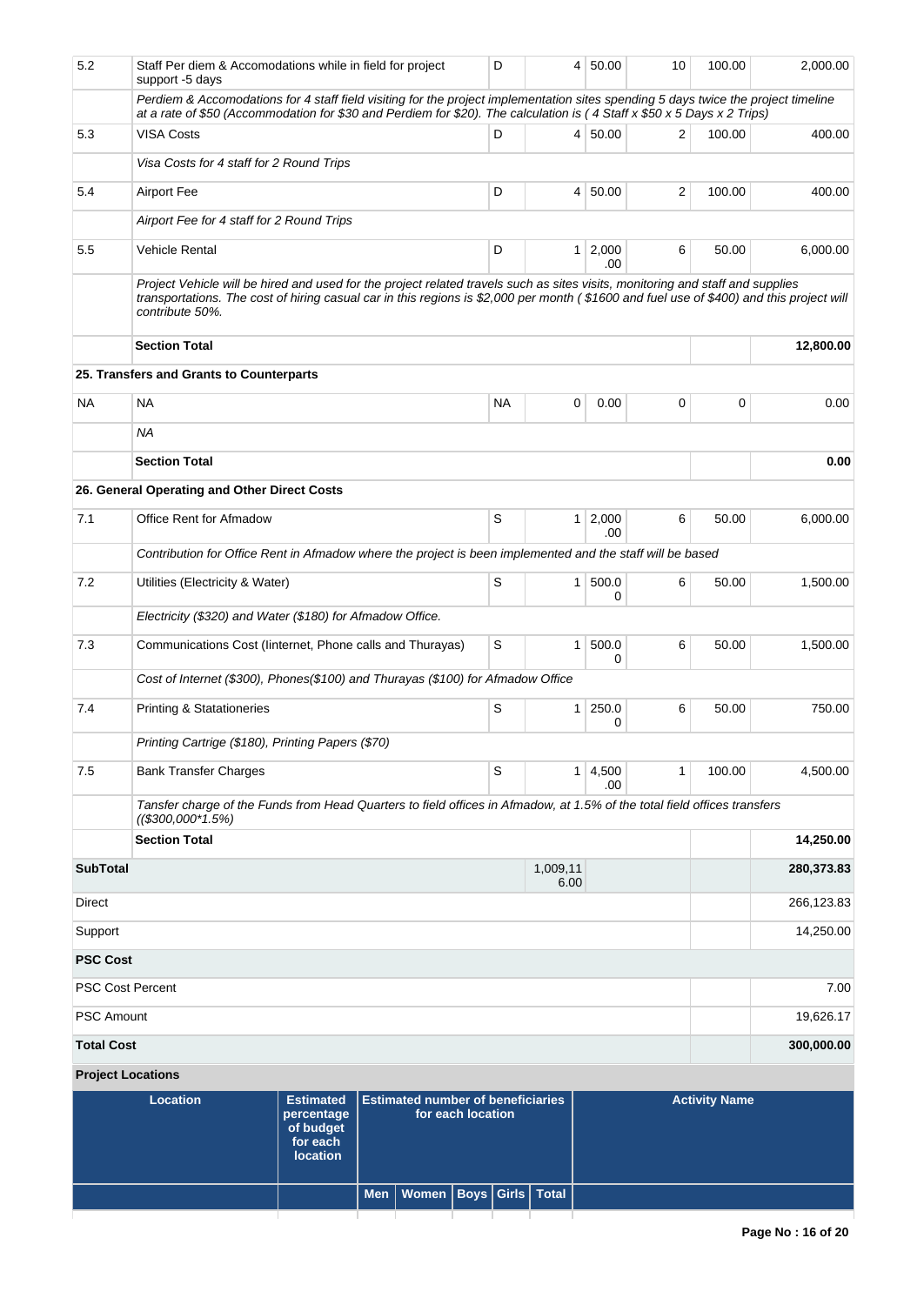| 100 1,234 | 7,460 1,106 2,200 |  | 12,00 Activity 1.1.1 : The project will provide temporary<br>0 safe water through voucher to a total of 800 HHs<br>(4,800). The primary beneficiaries will be the<br>4,800 persons living in Afmadow villages and<br>IDP sites located in and outskirts of the town. A<br>total of 1,008,000 liters of water will be delivered<br>in the 28 days (4,800 persons x 7.5litres X 28<br>days). Of the 4,800 individuals, 1,920 $(40%)$ are<br>children. The women population in the rural<br>areas is 52% totaling to 2,496 women and 384<br>men. These sites do not have established water<br>infrastructures like storage tanks, and will<br>purchase and install bladder (pillow tanks) in<br>central and strategic distribution centers to<br>ensure that water delivered will be stored in<br>clean and hygienic facilities enabling batch<br>chlorination where necessary. For households<br>with limited water fetching capacity, Adeso will<br>purchase and distribute 20 liter Jerricans to<br>enable them fetch and store water at their point<br>of use. Adeso will hire four (4) Water monitors /<br>trained volunteers to ensure both quality and<br>quantity of water delivered to the target<br>population and distribution of household water<br>treatment kits.<br>Activity 1.2.1 : The Afmadow community bore-<br>hole which yields about 20 m <sup>3</sup> /hr with no proper<br>water storage. To deliver water to the target<br>population, Adeso plans to construct 50m3<br>concrete elevate water and installation solar<br>power operated submersible pump that will<br>benefit 250 people per tap (with a flow-rate of at<br>least 0.2l/s). Construction of 2 water kiosks/IDPs<br>communal water points and extension water<br>pipeline to the IDPs settlements (approximate<br>pipeline length 4,500m) will benefit 12,000<br>women, girls, boys and men in the project target<br>areas. Adeso also intends to train 10 borehole<br>operators on proper operation and maintenance<br>of the target borehole.<br>Activity 1.2.2 : Rehabilitation and transformation<br>using solar power system to strategic water<br>sources to benefit 12000 women, girls, boys and<br>men in the project target areas. There will be<br>mapping of water sources at district level and<br>rehabilitation of community water sources (3<br>shallow wells, 1 community borehole). Adeso<br>plans to fully rehabilitate the main Afmadow<br>community Borehole by provision of<br>transformation solar power system - this includes<br>(installation solar panel hybrid, solar power<br>operating submersible pump), constructions of<br>50m3 concrete elevated water storage tank,<br>Construction of water reticulation system and<br>connection of the system with source, storage<br>and tap stands - at least 200 meters of running 1<br>inch PVC/GI pipes, Fencing of Bore-hole<br>parameter. The project will also rehabilitate and<br>protect 3 main community shallow Wells<br>including installation of new solar power<br>operating submersible pumps this will replace the<br>currently generator power operating which is too<br>expensive for vulnerable community to manage<br>the running cost. It will also play major role for<br>water cost reduction during dry season since<br>solar power doesn't require much operational<br>cost. Protection of the wells will include raising<br>the well mouth and fencing the perimeter to<br>ensure animals and children are kept away. All<br>the 3 shallow wells are in Afmadow Lagdhera<br>basin. During rehabilitation, special consideration<br>will be given to the fact that the Wells will be in<br>flood prone areas that need raised well mouths<br>and users trained on well embankments.<br>Disinfection will also be undertaken and well<br>mouth covers fabricated and installed. This is<br>expected to provide 6,000 individuals with safe<br>water at the rate of 7.5 liters per person per day,<br>with shallow well flow rate of 17 liters/minute. |
|-----------|-------------------|--|-----------------------------------------------------------------------------------------------------------------------------------------------------------------------------------------------------------------------------------------------------------------------------------------------------------------------------------------------------------------------------------------------------------------------------------------------------------------------------------------------------------------------------------------------------------------------------------------------------------------------------------------------------------------------------------------------------------------------------------------------------------------------------------------------------------------------------------------------------------------------------------------------------------------------------------------------------------------------------------------------------------------------------------------------------------------------------------------------------------------------------------------------------------------------------------------------------------------------------------------------------------------------------------------------------------------------------------------------------------------------------------------------------------------------------------------------------------------------------------------------------------------------------------------------------------------------------------------------------------------------------------------------------------------------------------------------------------------------------------------------------------------------------------------------------------------------------------------------------------------------------------------------------------------------------------------------------------------------------------------------------------------------------------------------------------------------------------------------------------------------------------------------------------------------------------------------------------------------------------------------------------------------------------------------------------------------------------------------------------------------------------------------------------------------------------------------------------------------------------------------------------------------------------------------------------------------------------------------------------------------------------------------------------------------------------------------------------------------------------------------------------------------------------------------------------------------------------------------------------------------------------------------------------------------------------------------------------------------------------------------------------------------------------------------------------------------------------------------------------------------------------------------------------------------------------------------------------------------------------------------------------------------------------------------------------------------------------------------------------------------------------------------------------------------------------------------------------------------------------------------------------------------------------------------------------------------------------------------------------------------------------------------------------------------------------------------------------------------------------------------------------------------------------------------------------------------------------------------------------------------------------------------------------------------------------------------------------------------------------------------------------------------------------------|
|           |                   |  | Activity 1.2.3 : Capacity development for 30<br>community water management committees and                                                                                                                                                                                                                                                                                                                                                                                                                                                                                                                                                                                                                                                                                                                                                                                                                                                                                                                                                                                                                                                                                                                                                                                                                                                                                                                                                                                                                                                                                                                                                                                                                                                                                                                                                                                                                                                                                                                                                                                                                                                                                                                                                                                                                                                                                                                                                                                                                                                                                                                                                                                                                                                                                                                                                                                                                                                                                                                                                                                                                                                                                                                                                                                                                                                                                                                                                                                                                                                                                                                                                                                                                                                                                                                                                                                                                                                                                                                                               |

**Page No : 17 of 20**

10 pump operators. the 30 commitee members include-6 members for each of the 3 sahllow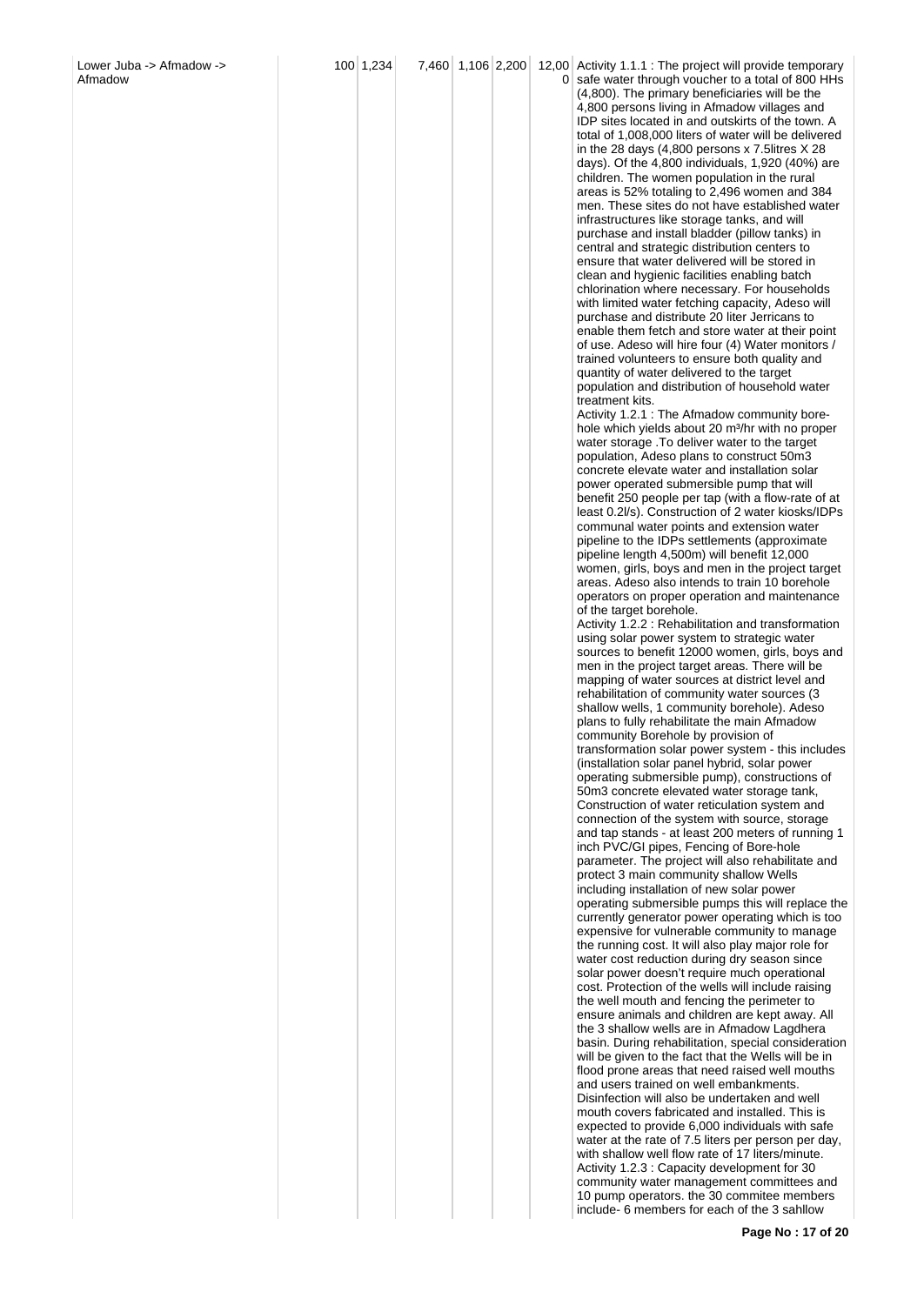wells, 6 member for the borehole, and 6 member commitee for the water kioks. the commitees will have active representation in the women, people with disability, youth and men. this composition will ensure the needs of the interest groups are taken care of during the implementations. Activity 2.1.1 : Construction of 21 latrines in the IDPs centers, the newly formed and will benefit 1,100 women, girls, boys and men. 50 persons per latrine and live in clean and sound surrounding (free of sanitation and environmental sanitation related risks). there will be strong IDPs participation in the process, including the sites identification, joint monitoring during the construction and ensuring there is ownership in the process. each of the latrine will have handwashing station included , with soap and water.

Activity 2.1.2 : Provision of 150 sanitation kits/safe,150 Garbage disposal drums to be supported the IDPs and poor host communities. There exists 15 women sanitation groups (each group gets 10 complete sanitation kit/tools, 10 safe potable with lockable top cover drums) and the distribution of 400 hygiene kits will be benefited 400 HHs of IDPs

Activity 2.1.3 : Clean-up campaigns and/or cash for work solid waste disposal activities that improve the sanitary conditions in camps and communities. Monthly 2 time in all areas of IDPs settlements, Unwanted disposal sites(near the main source of Afmadow town-Lagdhera basin). this will have strong community and local authority participation, sensitizing the communities on the propr wastes disposal. Activity 2.1.4 : Construction of 4 latrines (3 for schools and 1 for public health centers) gender separated triple designed institutional latrines in the schools and public Health centers. These activities will benefit 700 students (30 girls per latrines and 60 boys per latrine according to sphere standard) and 210 persons for health centers (sphere standard each latrine 50 outpatients and 20 inpatients). there will handwashing stations with soap and water included in each of the latrines. Activity 2.1.5 : Training on hygiene awareness

and sensitization for 15 Volunteer hygiene promoters and Hygiene awareness campaigns in 2 locations (inclusive IEC materials, megaphones and radio spots). these will in turn carry out hygiene and sanitation promotion sessions in the target communities. the health messaging will focus on prevention measures for AWD and cholera.

### **Documents**

| <b>Category Name</b>                | <b>Document Description</b>                     |
|-------------------------------------|-------------------------------------------------|
| <b>Project Supporting Documents</b> | Ignore_Ammended BoQ below with appropriate name |
| <b>Project Supporting Documents</b> | Ignore_Ammended BoQ below with appropriate name |
| <b>Project Supporting Documents</b> | Ignore_Ammended BoQ below with appropriate name |
| <b>Project Supporting Documents</b> | Ignore_Ammended BoQ below with appropriate name |
| <b>Project Supporting Documents</b> | Ignore_Ammended BoQ below with appropriate name |
| <b>Project Supporting Documents</b> | Ignore_Ammended BoQ below with appropriate name |
| <b>Project Supporting Documents</b> | Water Vouchers Afmadow BoQs.xls                 |
| <b>Project Supporting Documents</b> | Revised Afmadow BoQs 06 12 2017.xls             |
| <b>Project Supporting Documents</b> | Adeso Response to the comments 06 12 2017.pdf   |
| <b>Project Supporting Documents</b> | Revised Afmadow BoQs 16 12 2017.xls             |
| <b>Project Supporting Documents</b> | Revised Afmadow BoQs 19 12 2017.xls             |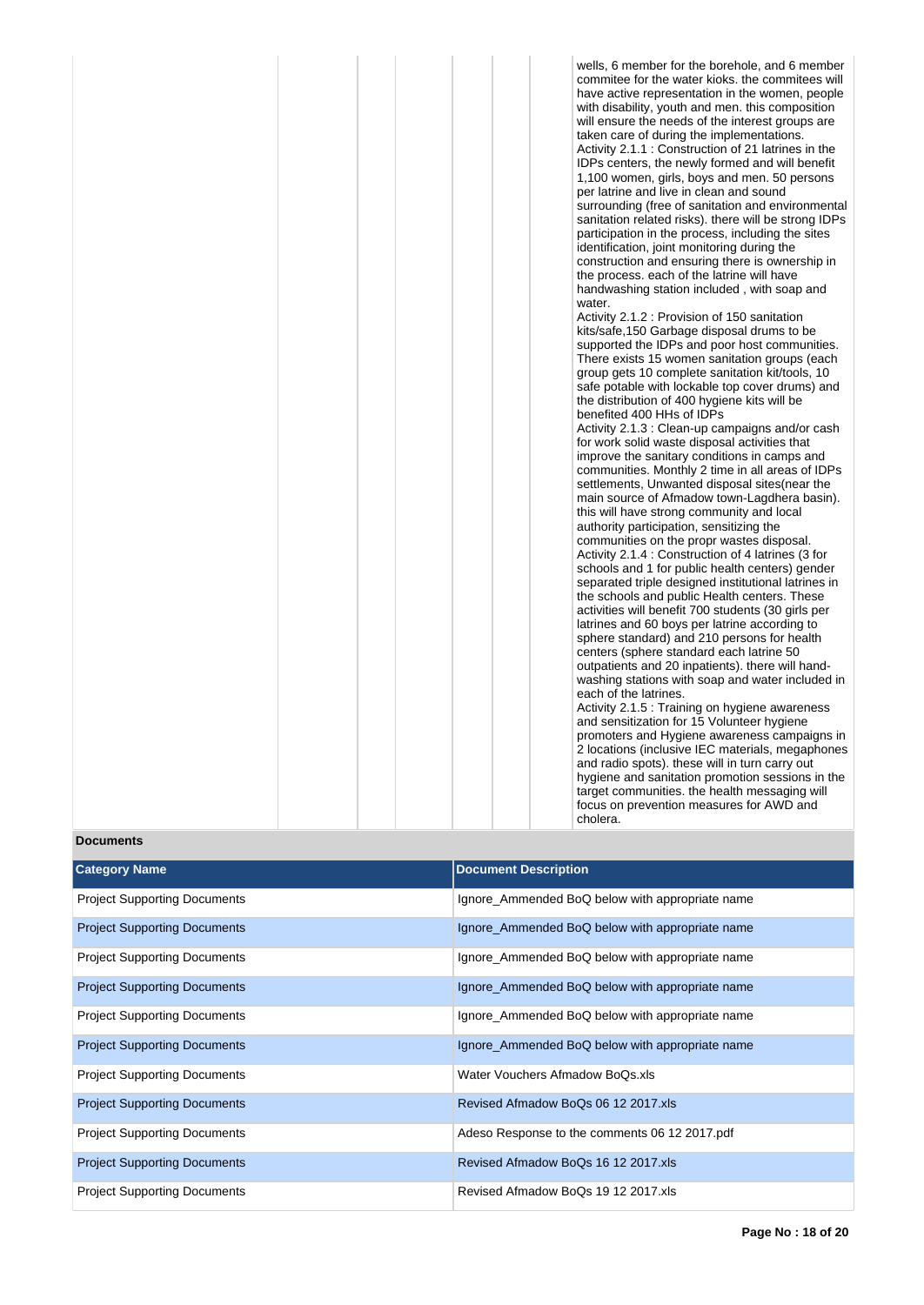| <b>Project Supporting Documents</b> | TrainiWater Mgt Training Afmadow BoQs.xls         |
|-------------------------------------|---------------------------------------------------|
| <b>Project Supporting Documents</b> | Travel Cost Afmadow BoQs.xls                      |
| <b>Project Supporting Documents</b> | Utilites Afmadow BoQs.xls                         |
| <b>Project Supporting Documents</b> | Vehicle Rental Afmadow BoQs.xls                   |
| <b>Project Supporting Documents</b> | Visibility Afmadow BoQs.xls                       |
| <b>Project Supporting Documents</b> | Water Pipeline Afmadow BoQs.xls                   |
| <b>Project Supporting Documents</b> | Institutional Latrine Afmadow BoQs.xls            |
| <b>Project Supporting Documents</b> | Office rent Afmadow BoQs.xls                      |
| <b>Project Supporting Documents</b> | Office stationaries Afmadow BoQs.xls              |
| <b>Project Supporting Documents</b> | Shallow Well Afmadow BoQs.xls                     |
| <b>Project Supporting Documents</b> | Training Pump Operators Afmadow BoQs.xls          |
| <b>Project Supporting Documents</b> | Training Pump Operators Afmadow BoQs.xls          |
| <b>Project Supporting Documents</b> | Cleaning up Campaign Afmadow BoQs.xls             |
| <b>Project Supporting Documents</b> | <b>Communication Afmadow BoQs.xls</b>             |
| <b>Project Supporting Documents</b> | Emergency Latrines Afmadow BoQs.xls               |
| <b>Project Supporting Documents</b> | Emergency Water Treatment Supply Afmadow BoQs.xls |
| <b>Project Supporting Documents</b> | HP Training Afmadow BoQs.xls                      |
| <b>Project Supporting Documents</b> | Hygiene kit Afmadow BoQs.xls                      |
| <b>Project Supporting Documents</b> | Ignore_Ammended BoQ below with appropriate name   |
| <b>Project Supporting Documents</b> | Ignore_Ammended BoQ below with appropriate name   |
| <b>Project Supporting Documents</b> | Ignore_Ammended BoQ below with appropriate name   |
| <b>Project Supporting Documents</b> | Assesments & Coordinations Afmadow BoQs.xls       |
| <b>Project Supporting Documents</b> | Bank Charges Afmadow BoQs.xls                     |
| <b>Project Supporting Documents</b> | Borehole Afmadow BoQs.xls                         |
| <b>Project Supporting Documents</b> | Ignore_Ammended BoQ below with appropriate name   |
| <b>Project Supporting Documents</b> | Ignore_Ammended BoQ below with appropriate name   |
| <b>Project Supporting Documents</b> | Ignore_Ammended BoQ below with appropriate name   |
| <b>Project Supporting Documents</b> | Ignore_Ammended BoQ below with appropriate name   |
| <b>Project Supporting Documents</b> | Ignore_Ammended BoQ below with appropriate name   |
| <b>Project Supporting Documents</b> | Ignore_Ammended BoQ below with appropriate name   |
| <b>Project Supporting Documents</b> | Ignore_Ammended BoQ below with appropriate name   |
| <b>Project Supporting Documents</b> | Ignore_Ammended BoQ below with appropriate name   |
| <b>Project Supporting Documents</b> | Ignore_Ammended BoQ below with appropriate name   |
| <b>Project Supporting Documents</b> | Ignore_Ammended BoQ below with appropriate name   |
| <b>Project Supporting Documents</b> | Ignore_Ammended BoQ below with appropriate name   |
| <b>Project Supporting Documents</b> | Ignore_Ammended BoQ below with appropriate name   |
| <b>Project Supporting Documents</b> | Ignore_Ammended BoQ below with appropriate name   |
| <b>Project Supporting Documents</b> | Ignore_Ammended BoQ below with appropriate name   |
| <b>Project Supporting Documents</b> | Ignore_Ammended BoQ below with appropriate name   |